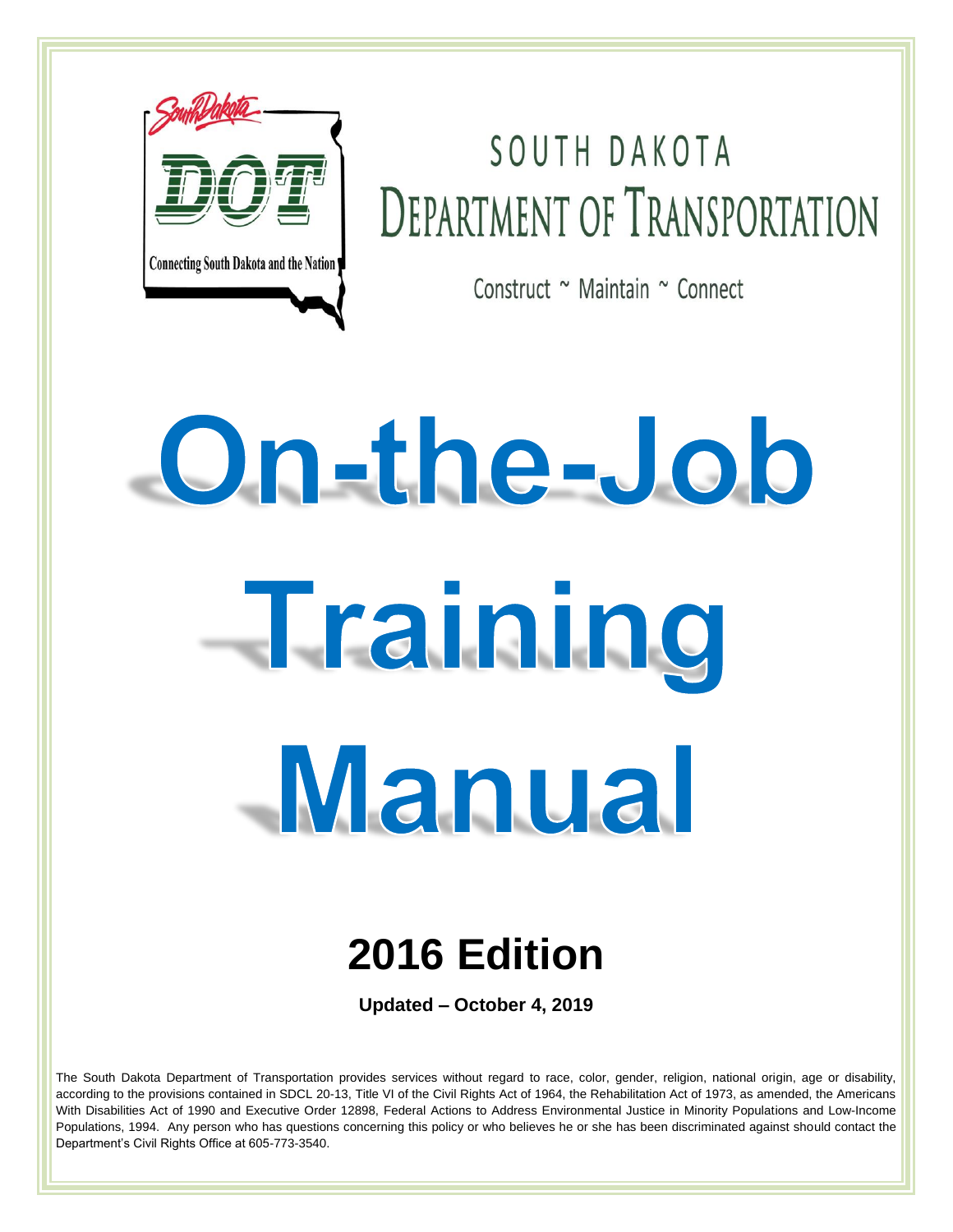# **Table of Contents**

**MISSION STATEMENT AND PURPOSE/INTRODUCTION ……..…….…………………………………………2-3**

#### **TRAINING CURRICULUM:**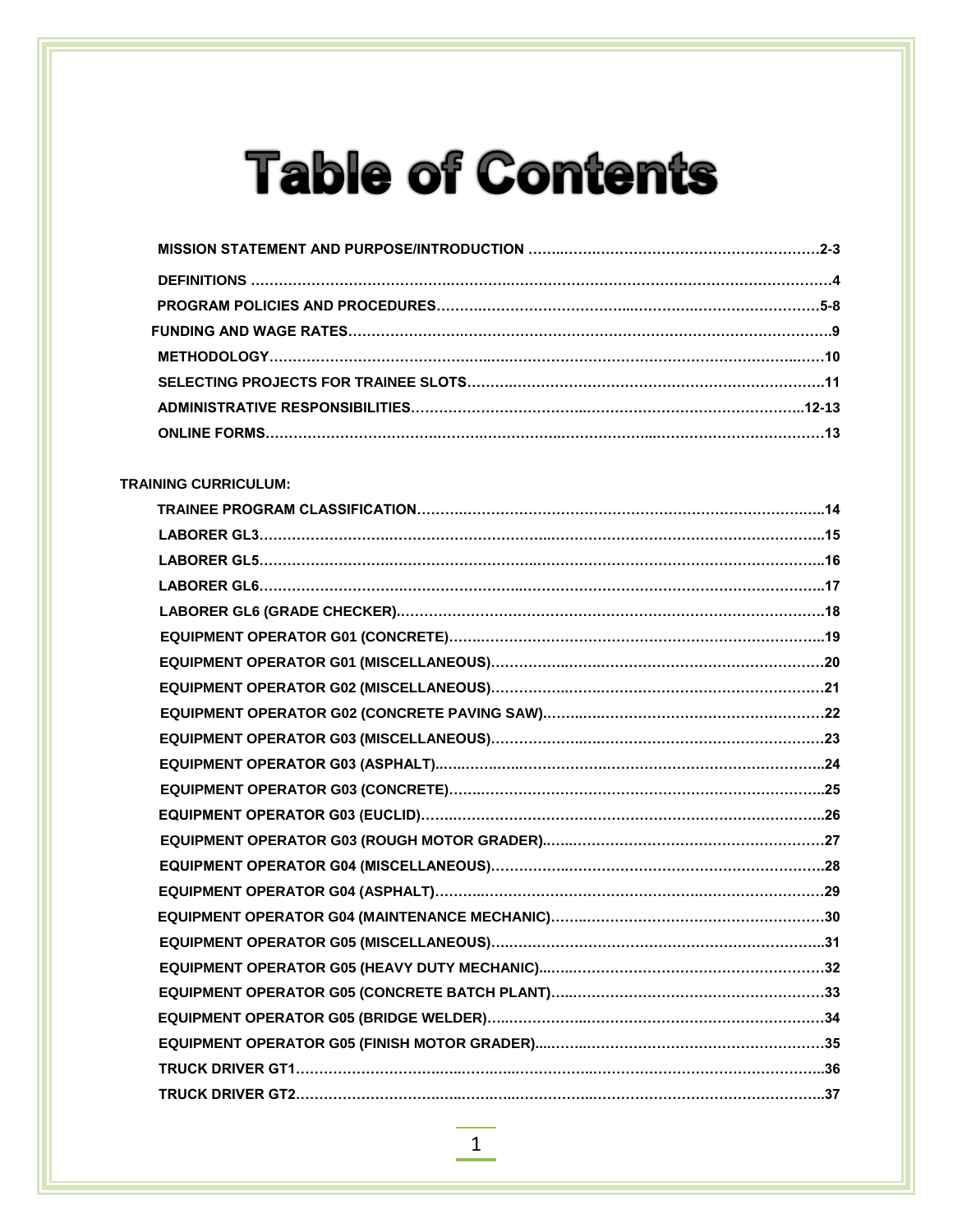| TRAINER RESPONSIBILITIES………………………………………………………………………………………38 |  |
|-------------------------------------------------------------|--|
|                                                             |  |

## **TRANSFER REGISTRATION ……………………………………………..………………….……………………....40 South Dakota Department of Transportation**

## ON-THE-JOB TRAINING PROGRAM

## **MISSION STATEMENT AND PURPOSE**

The purpose of the On-the-Job Training (OJT) Program is to provide training in the highway construction industry for minority, female, and economically disadvantaged individuals, hereafter known as the target group. Pursuant to 23 Code of Federal Regulations Part 230, Subpart A, Appendix B – Training Special Provisions, this program provides for on-the-job training aimed at developing full journeyworkers in the type of trade or job classification involved.

## **INTRODUCTION**

- A. A signature from a bidder on the proposal sheet indicates that the bidder agrees to take part in the On-the-Job Training Program and to follow the OJT Program Special Provision. Contractors that fail to follow the special provision will be subject to sanctions up to and including revocation of bidding privileges.
- B. In order for the OJT Program to be successful, contractors must follow basic and uniform procedures in training such as, keeping monthly records of trainee progress towards journeyworker status and reporting trainee's successful completion/termination from the OJT Program.
- C. With the OJT Program, contractors can register trainees as required or nonrequired trainees. A required trainee is one in which the contractor, through the OJT Program, has been awarded a slot which should be filled by someone in the target group. If unable to fill the required training slot from the target group, other individuals are not prohibited from eligibility. A registration form must be submitted to DOT within 2 weeks of the trainee being hired. If the contractor fills the required slots on a project, the contractor has the option to register additional trainees if the contractor has training needs.
- D. South Dakota Department of Transportation (SDDOT) may withhold approval of any trainee who is not a member of the targeted group unless the Contractor can demonstrate a good faith effort to recruit and select a minority,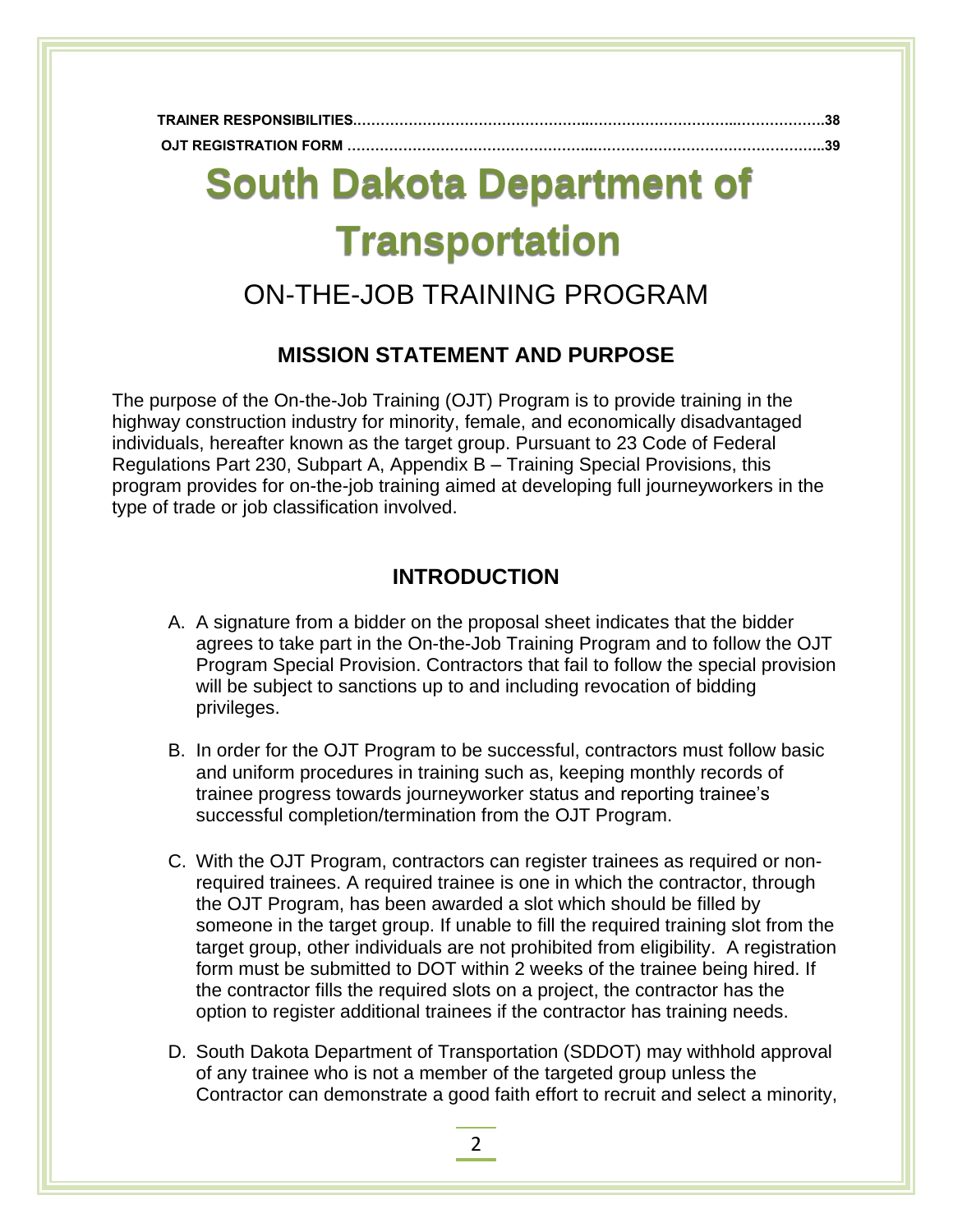female, or economically disadvantaged person and was unsuccessful in recruiting from the target group.

- E. A non-required trainee is when there is no training requirement in the contract. The contractor should still consider filling non-required trainees from the target group, but it is not prohibited from filling with individuals outside the target group. The contractor must follow the same procedures as if it was a required trainee slot.
- F. The OJT Program was developed with the cooperative efforts of the Federal Highway Administration (FHWA), the South Dakota Department of Transportation with input from the highway construction industry, and Associated General Contractors, Heavy-Highway Chapter.
- G. OJT is a strategy that has a proven track record of helping unemployed workers gain new skills to find and retain employment in the construction industry.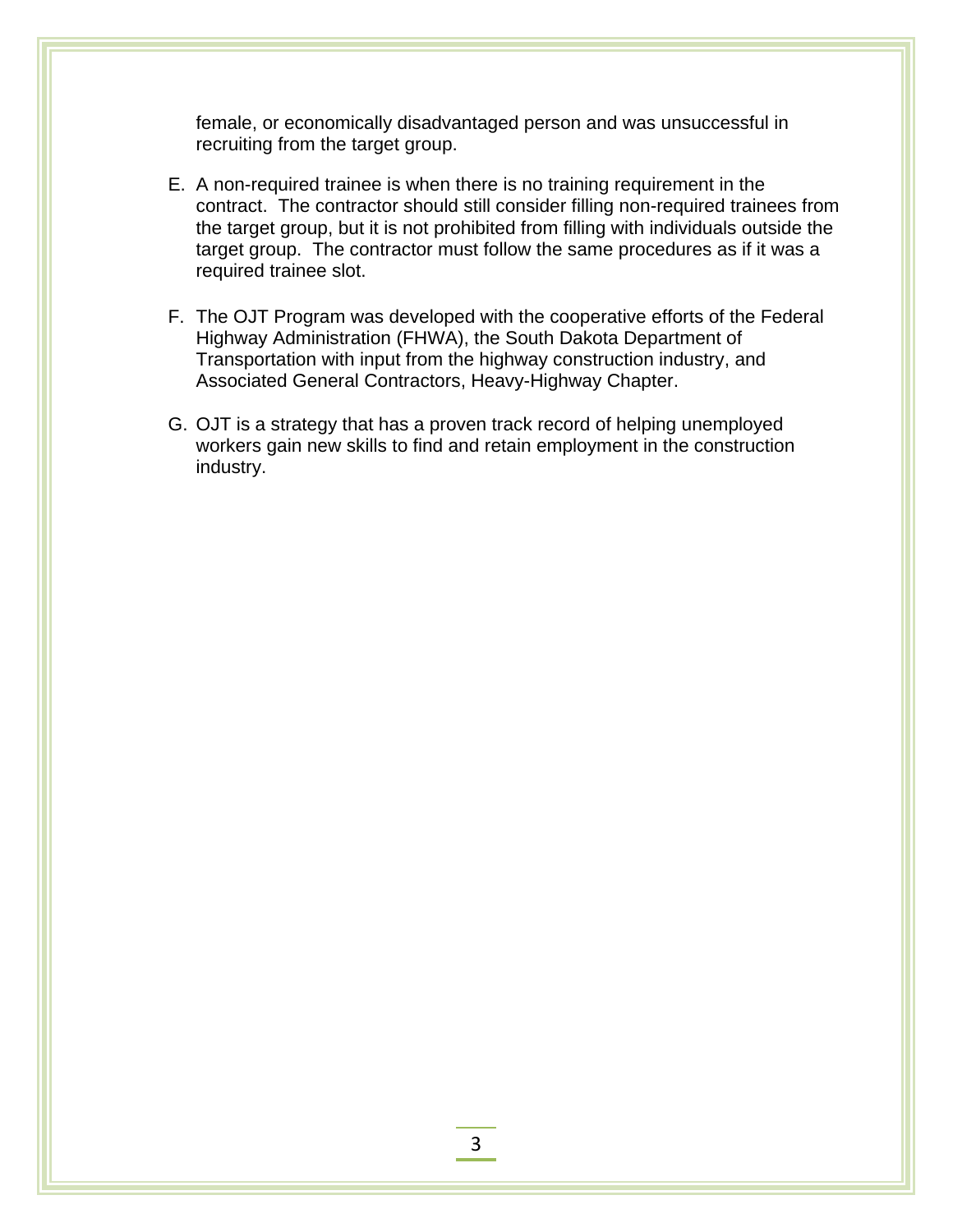## **DEFINITIONS**

Carryover Position: Unfulfilled trainee position carried forward from a prior program year.

Journeyworker: A worker employed in a trade or craft who has attained a level of skill, abilities, and competencies recognized within the industry.

Minority Referral Sources: Referral source that can be used to solicit minorities, which can be used for required or non-required trainees, for certain projects or to work for the company as a whole.

Non-Required Trainee: A trainee that is registered to work on a project that the contractor was not awarded a trainee slot.

Required Trainee: A trainee that is used to fill a slot that a contractor was awarded after winning the bid on a project.

Trainee: A person who receives On-the-Job training, whether through an U.S. Department of Labor apprenticeship program or other program approved or accepted by Federal Highway Administration (FHWA).

Trainer/Supervisor: Prime contractor employee assigned to mentor, train, supervise, and support an assigned OJT program trainee.

Transfer Trainee: Trainee scheduled to continue required training hours under an approved training program from a prior program year.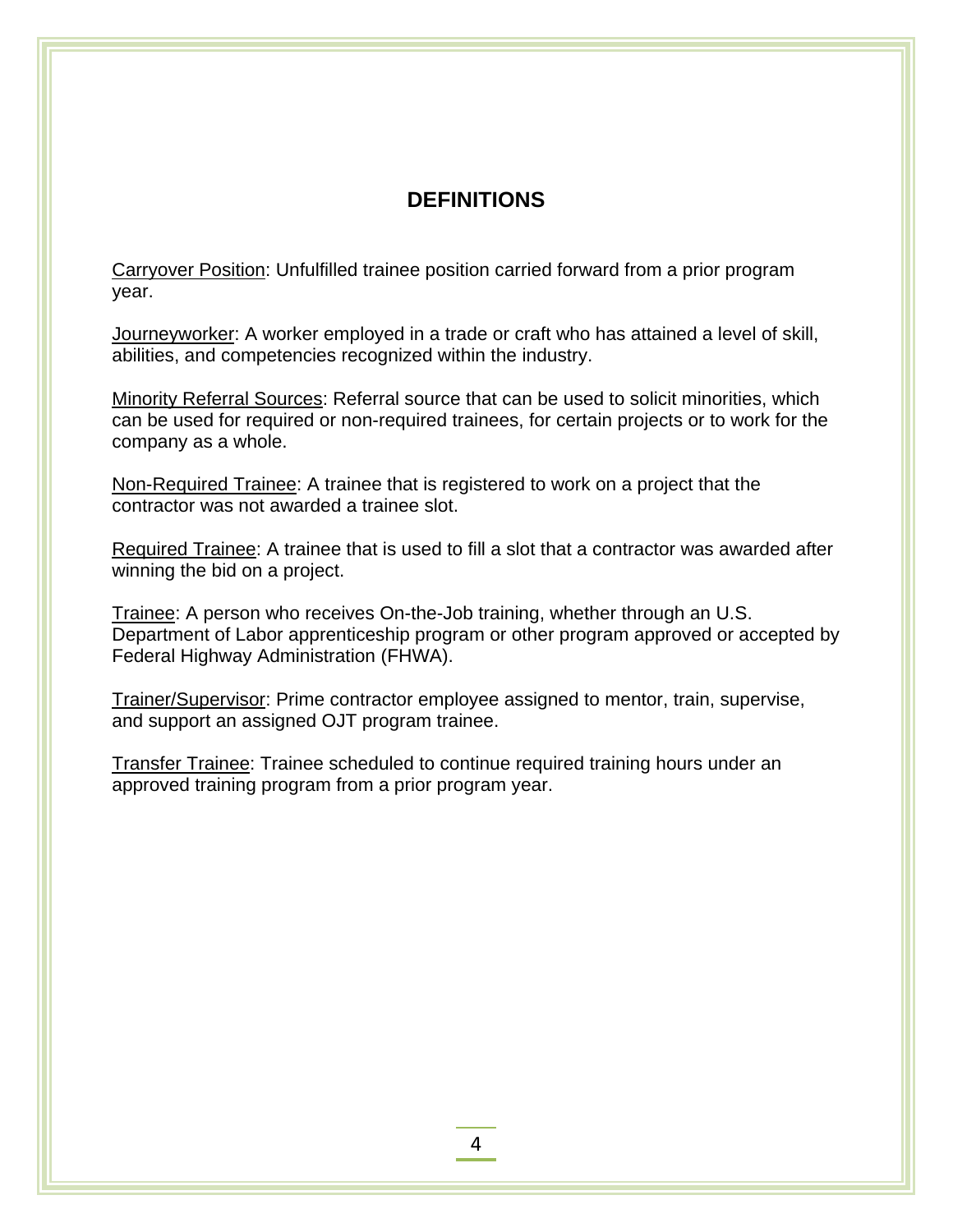## **PROGRAM POLICIES AND PROCEDURES**

## **General**

- 1. Any contractor or subcontractors working construction/ maintenance on a South Dakota highway is eligible to enroll a trainee into an OJT Program. Contractors enroll a trainee into their required trainee slot by submitting a registration form. A contractor may also enroll their trainees into a non-required slot by filling out the same registration form.
- 2. Employees that have previously enrolled in, but did not complete a training classification under the Program, whether for their current or past employer, will be credited with the number of hours trained in that classification under the Program.
- 3. Upon enrolling an employee in the Program, the contractor agrees to comply with each and every Program provision, including each element outlined in the curriculum for the training classification in which the employee is registered.
- 4. All trainee registrations must be received within two weeks of the trainee beginning the program. The registration form submitted must be the original version with original signatures. Electronic versions or copies will not be accepted.
- 5. For the purposes of bidding required trainee slots each trainee is assigned a bid quantity of 500 hours. For example if there is 1000 hours in the bidding documents, that is requiring 2 trainees. The contractor has the option to register multiple trainees to fulfill the training requirement. For example if there is a 1000 hour bid quantity, which equals 2 required trainees, the contractor could have three or more trainees registered in the program as long as there enough work for additional trainees to successfully complete the curriculum and not exceed the allowable ratio of trainees to journeyworkers (generally considered to fall between 1:10 or 1:4)
- 6. Please note that 500 hours for each training slot is for bidding purposes only. If a contractor does not achieve the bid quantity on a project, there is no penalty as long as a good faith effort was made to fulfill the training requirement. Also the contractor is not limited to just the bid quantity for reimbursement. If the total hours achieved on a project is higher than the bid quantity, the contractor will be reimbursed for all hours worked. For example if the bid quantity is 1000 hours and the total hours of the trainees are 1450 hours, the contractor will receive reimbursement for 1450 hours.
- 7. A contractor can hire a trainee to fill a slot on multiple projects concurrently. If the trainee is going to be working on multiple projects throughout the summer and not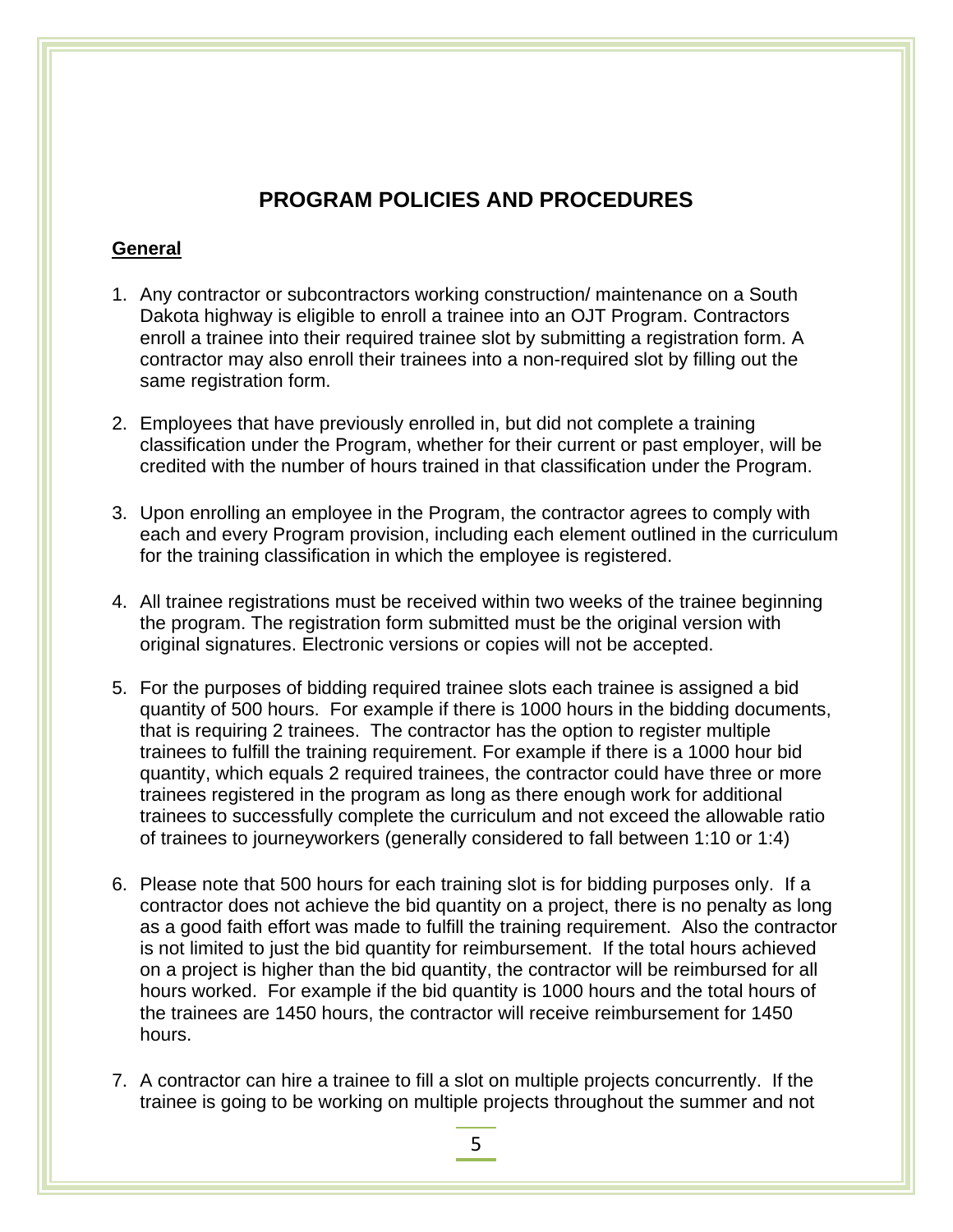simply completing one project and moving to the next, then the trainee should be registered on all the projects and the hours documented by project on the monthly status report. The trainee may move back and forth between projects, but must indicate this on Monthly Status Reports and on their Registration Form.

- 8. If the trainee works hours that are not used for training purposes, that must also be indicated on their Monthly Status Report.
- 9. Monthly status reports must be submitted monthly within 30 days following the end of the month. Reports may be submitted electronically, by fax, or US Mail. If submitting a copy or electronically, the original must be kept on file for three years.
- 10.If a trainee is registered in another approved U.S. Department of Labor apprenticeship program or FHWA training program, the SDDOT will accept that training upon receipt of copies of the approved program; copy of approved program registration; and notification of hours towards graduation from the program.
- 11.Contractors must register trainees in the approved training programs included in this manual. If there is a new training program or one that is not included, the contractor must submit the program to the SDDOT for approval by SDDOT and FHWA prior to registering the trainee in an alternate training program. The training program outline must include the curriculum and hours to complete the program. SDDOT does not allow any training programs in the Common Laborers (GL 1) Davis-Bacon wage rate classification.
- 12.Trainees may receive credit for hours worked on various pieces of equipment while being registered on another. The pieces of equipment, however, must be in the same training program level as the one they are currently registered in. For example, if a trainee is being trained on an asphalt distributor and are assigned to operate a material spreader those hours would count towards graduation. But if the asphalt distributor trainee was assigned to be a concrete finisher, those hours as a concrete finisher would not count towards graduation due to the level differences.
- 13.A trainee may be transferred from one project to another in order to complete the OJT Program. If transfers are made, the Civil Rights Compliance Officer must be notified either by filling out the transfer registration form or via writing (e-mail, US mail, etc.) which provides the trainee's name, effective date of transfer, and project that the trainee shall be transferred to. These training hours will count towards overall OJT Program completion.
- 14.Trainees that have successfully completed a training program may be enrolled in a new training program. The trainee may not start at the same classification level they just completed, but rather must start at a higher level. So if a trainee was currently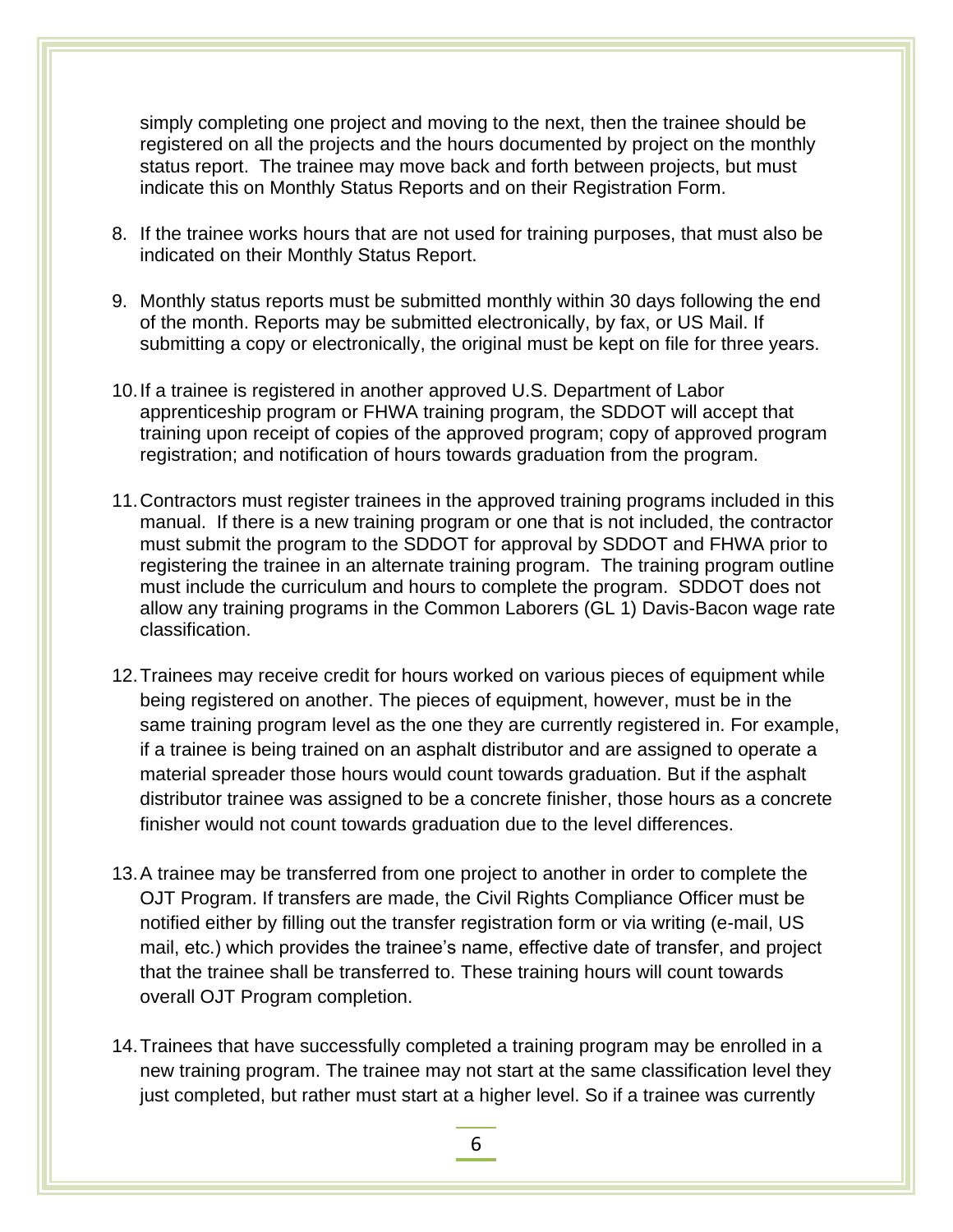enrolled in a G01 classification, the trainee would have to be enrolled in a higher level such as a G02. Also, since training carries over between levels, the trainee will start with 200 hours towards graduation.

- 15.If a trainee hasn't completed a training program and is changing training programs, that program must be at the same level or higher and the trainee will start the new training program with 25% of hours accrued to that point.
- 16.Trainees who complete Heavy Equipment Training from a vocational training institution will be credited 200 hours towards graduation from the training program. Please submit verification of completion of program with trainee registration and trainee will start program with 200 previous hours towards graduation.
- 17.If a trainee has participated in a short-course or other training program, the actual hours in the training course/program will be credited on the first monthly status report. This includes classroom time as well as any field training.
- 18.Waivers may be given on required training slots for the following conditions: multiple slots or some slots that are not able to be filled, a trainee was hired and then laid off or terminated, contractor has tried repeatedly to fill a trainee position but was unsuccessful, or the scope of the project has changed. If one of these conditions applies to a trainee slot then the contractor must contact the Civil Rights Compliance Officer and explain the situation.
- 19.Liquidated damages may occur if a contractor fails to make a good faith effort to enroll the proper number of trainees necessary to meet the requirement of the Special Provision. For each trainee slot left unfilled, damages will be assessed at the rate of 100% of the bid amount for the training item times the minimum number hours specified in the item quantity. If the department determines that meaningful training was not provided; there is evidence of a lack of good faith to fulfill the training requirements or there was falsification of training documentation, damages will be assessed at the rate of 100% of the bid amount for the training item times the minimum number of hours specified in the item quantity.
- 20.There will be times when a trainee may be asked to perform other job duties outside of the training program requirements. The contractor may count those hours towards fulfillment of the training program requirements as long as it's not more than 25% of the normal work week.
- 21.DOT reserves the right to conduct EEO or OJT reviews of the contractor, at any time without prior notice, to ensure that trainees are getting the proper instruction from their trainer/supervisor.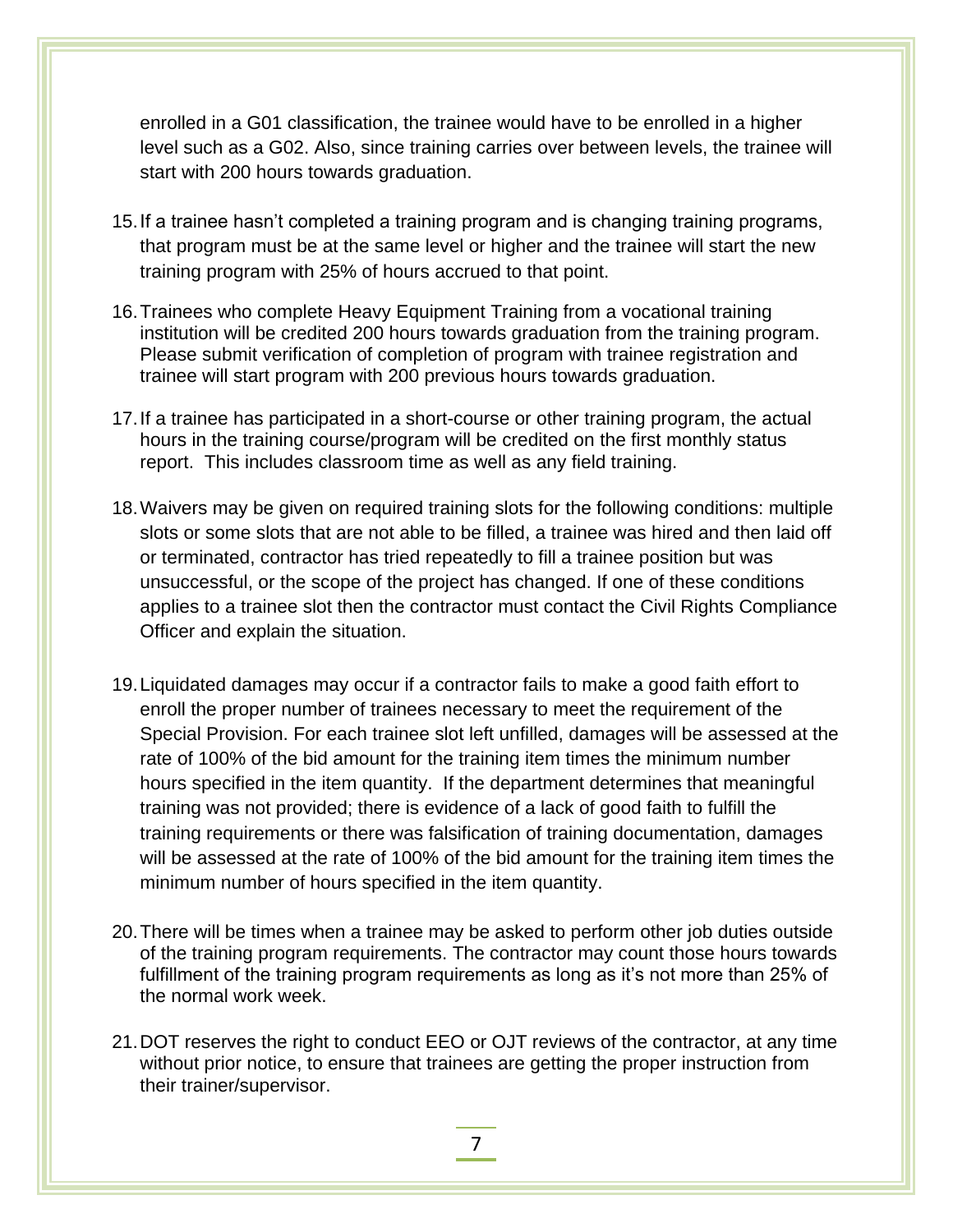22.Upon approval of the current OJT program plan/manual, any trainees currently enrolled in the previous approved OJT program are eligible to transfer to this program and graduate under the requirements contained in the current OJT program plan/manual.

## **Recruitment and Selection of Trainees**

- 1. To be qualified for enrollment in the OJT program, trainees must possess basic physical abilities for the work to be performed, dependability, willingness to learn, ability to follow instructions, and an aptitude to maintain a safe work environment.
- 2. A trainee on the project can be selected from the contractors existing workforce or they can be a new hire on the project. In addition, the trainee may be recruited from another job referral source with special emphasis on Minority Referral Sources.
- 3. Projects on or near Indian reservations, the primary referral sources for trainees should be the Tribal TERO/TECRO office. The TERO/TECRO compliance plans and special provisions indicate that placement of trainees is a priority.
- 4. No employee shall be employed as a trainee in any classification in which he has successfully completed a training course leading to journeyman status or in which he has been employed as a journeyman. The contractor should satisfy this requirement by including appropriate questions in the employee application or by other suitable means. Regardless of the method used the contractor's records should document the findings in each case.

## **Enrollment and Previous Experience**

- 1. To enroll an employee, the participating contractor will register the employee by submitting to SDDOT a properly executed OJT registration form, within two weeks of the date of enrollment.
- 2. Subsequent to registration, the participating contractor will provide to SDDOT a properly executed monthly status report describing the progress of every employed trainee.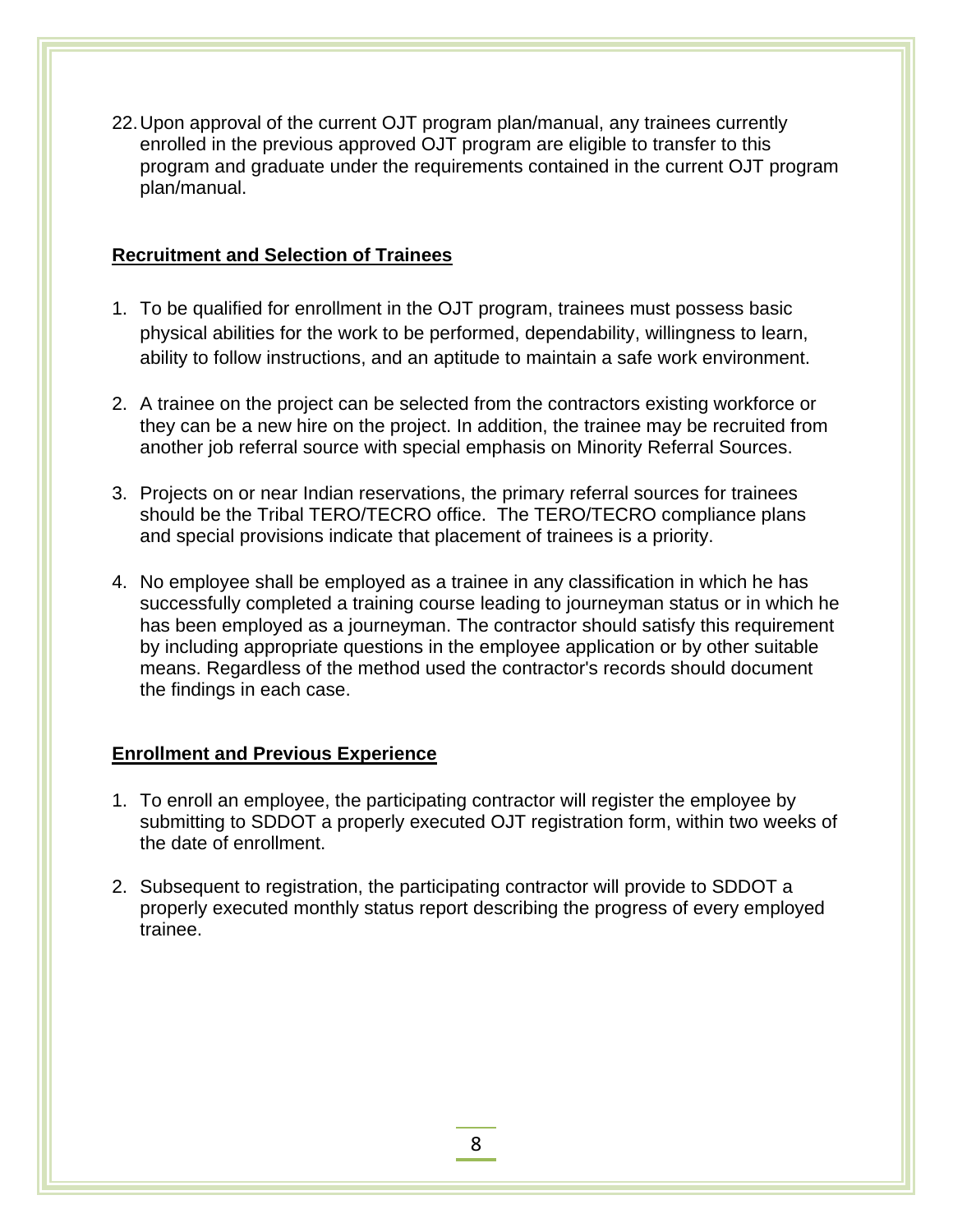## **FUNDING AND WAGE RATES**

While engaged in related training, employees will receive no less than the graduated wage corresponding to the total number of completed training hours set out in the job classification curriculum in which they are enrolled. The wage standards shall be annually adopted by the South Dakota Transportation Commission.

At no time, however, shall a trainee receive less than the prevailing wage or the contract wage rate for Common Laborers (GL 1). Duties performed outside the training regimen will be paid a wage corresponding to the prevailing wage or the contract wage rate for the job classification or work the employee actually performs at the corresponding project.

The contractor is eligible for reimbursement for off-site training hours up to 100 hours as long as the hours are accrued within South Dakota.

Contractors may use trainees on work performed out of state. The training hours will count toward overall OJT program completion, but no program reimbursement will be made for those hours.

There may be a deduction in payment for late registrations or late monthly status reports. Also, any hours worked out of state will be deducted from payment but counted towards graduation.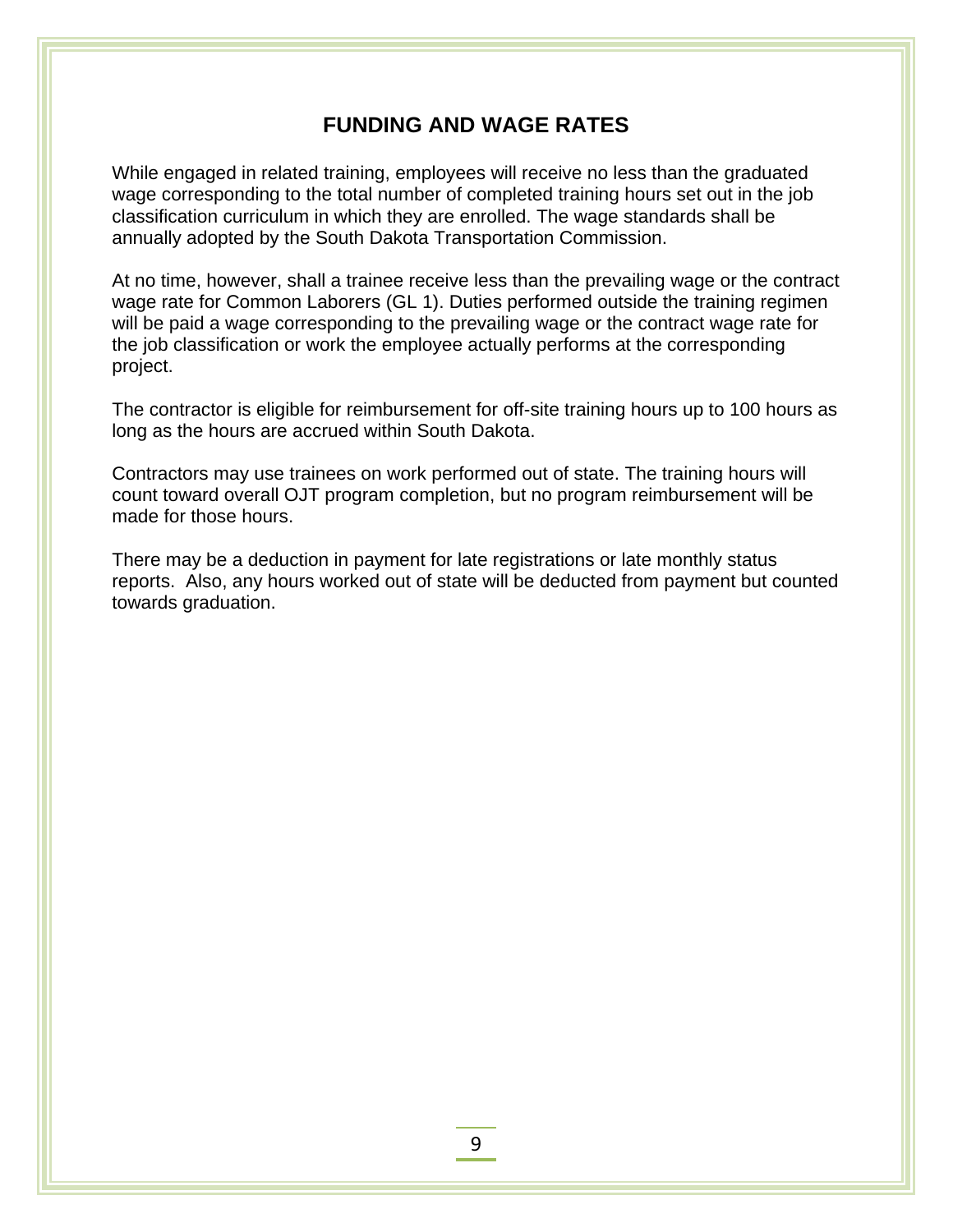## **METHODOLOGY FOR ON-THE-JOB TRAINING ANNUAL GOAL**

SDDOT establishes OJT requirements on certain projects each year to achieve the overall goal. This process is commonly referred to as selecting trainee slots. For the purpose of bid letting, each trainee slot is given a 500-hour requirement. There may be anywhere from 1 to 4 slots required on a project. The projects are selected based on the following criteria:

- A. **Scope of Work**: Typically only select projects that are primarily grading, surfacing/resurfacing, or major structure.
- B. **Length of Project**: Will the project provide enough time on the project for meaningful training? Typically projects must be at least one construction season or longer.
- C. **Location of the Project**: If there are projects of similar scope and length, projects in areas lacking training opportunities will typically be selected to balance the training opportunities throughout the state. Also, if the project is on or near an Indian Reservation and may not have length or scope but would still provide meaningful training opportunity.
- D. **State routes**: Typically do not select City or County projects but may select a larger scope project with training opportunities if let and administered by SDDOT.
- E. **Estimated Costs of Project**: Review cost estimates for projects and typically do not select any asphalt surfacing or resurfacing project below \$3.0 million unless the project is on or near and Indian Reservation.
- F. **Limit Number of Required Trainee Slots on Asphalt Concrete Surfacing/Resurfacing Trainees**: There are fewer opportunities for meaningful training on asphalt projects. Asphalt contractors struggle to fill training requirements. Preference is given to grading, concrete resurfacing and major structure project where there are more opportunities for training.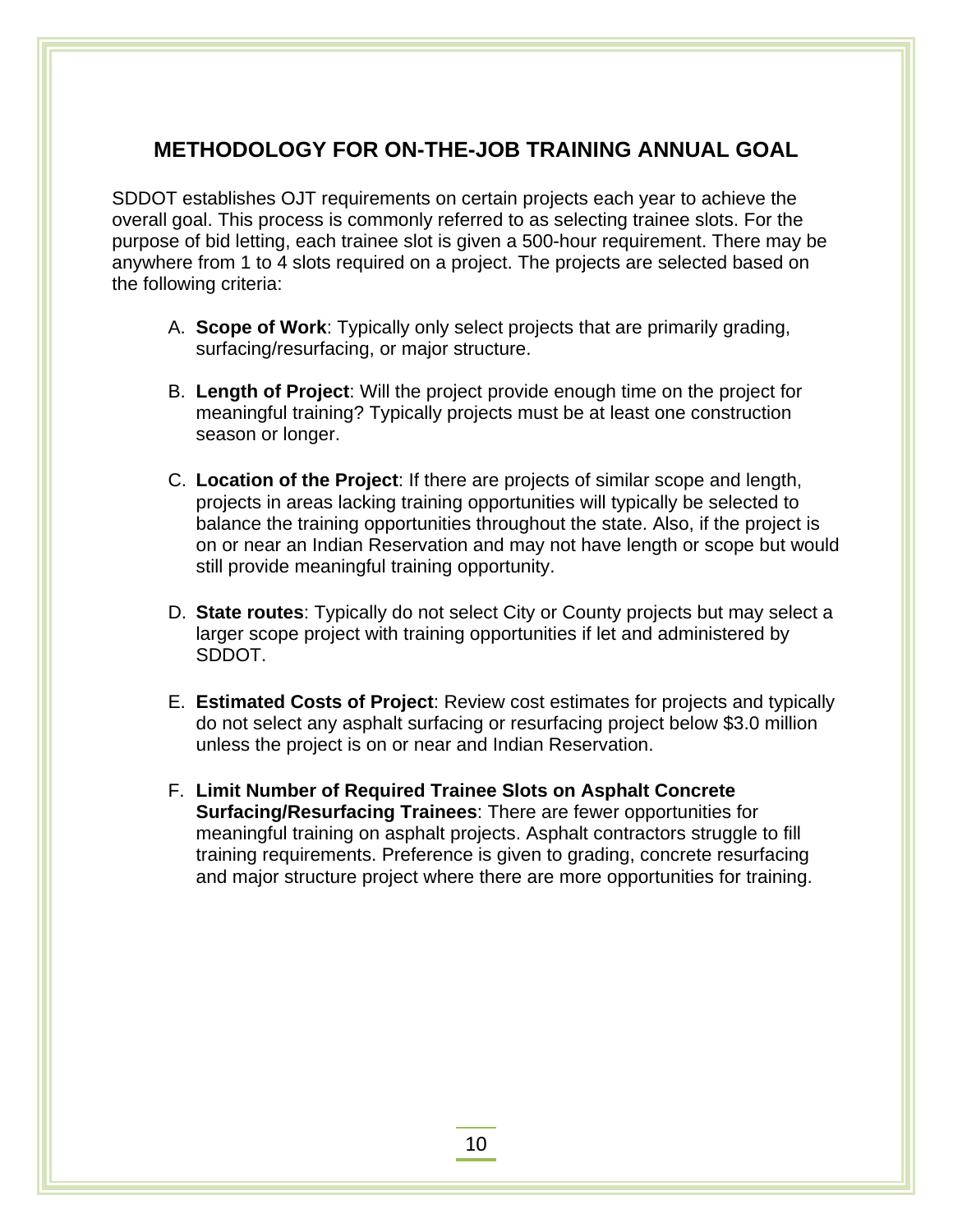## **SELECTING PROJECTS FOR TRAINEE SLOTS**

The tentative STIP by county is reviewed on a county-by-county basis. Projects are reviewed for the upcoming Federal fiscal year and one year beyond. Priority is for the projects in the upcoming Federal fiscal year and significant projects for the following fiscal year should be included on the list. Each project is reviewed based on the previously stated criteria. Projects selected are highlighted and complied. The number of slots is determined based on the following:

A. Scope of Work and Estimated Costs

B. Asphalt Surfacing or Resurfacing Projects:

| Less than \$5M  | 1 trainee slot  |
|-----------------|-----------------|
| \$5.1M to \$10M | 2 trainee slots |

• \$10.1M+ 3 trainee slots

C. Grading, Major Structure or Concrete Surfacing:

| $\bullet$ | Less than \$3M       | 1 trainee slot  |
|-----------|----------------------|-----------------|
|           | • $$3.1M$ to $$7.5M$ | 2 trainee slots |
| $\bullet$ | \$7.6M to \$12M      | 3 trainee slots |

 $\bullet$  \$12.1M+  $\bullet$  4 trainee slots

i<br>I

After the list is compiled, the projects that are carryovers from the previous year(s) are highlighted. The final list is separated by regions. The list is comprised of total trainee slots per region and total trainee goals, which when added, gives the subtotals for each region.

The list of projects is reviewed by the Bid Letting Engineer to assess if there is concurrence that the project selected would provide meaningful training opportunities and the number of slots selected is adequate. Following the review and concurrence by the Bid letting Engineer, the final list is compiled and submitted to the FHWA division office for approval of the OJT slots and overall goal.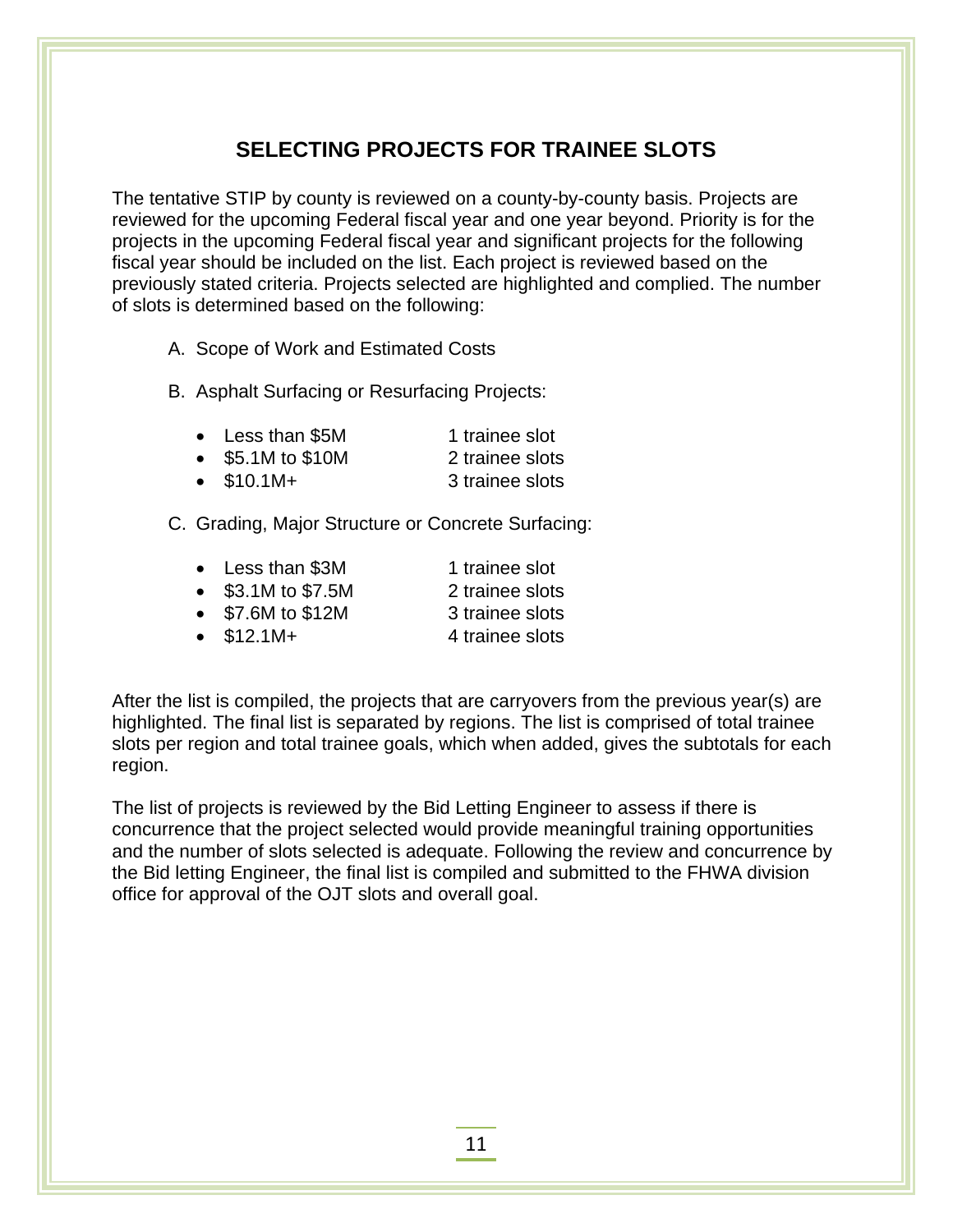## **ADMINISTRATIVE RESPONSIBILITIES**

## RESPONSIBILITIES OF THE CONTRACTOR

- A. The contractor is to assign the trainee to a skilled craftsman, foreman, supervisor or mentor who will be responsible for the day-to-day training and mentoring of the trainee and who will share the appropriate skills associated with the classification for which the trainee is enrolled. The contractor attests to providing verification, if requested, that the trainee is being trained and is gaining knowledge to achieve full journeyman status by a supervisor/trainer.
- B. The contractor shall only count, for credit, hours spent training within the classification for which the trainee is enrolled. If such classification is not necessary for a period of time or a particular project, the contractor should attempt to continue to employ the trainee by assigning him/her other duties. A percentage of hours worked on other pieces of equipment are required to be counted in the total hours worked. Approximately 25% of other duties can be counted towards graduation.
- C. The contractor shall count all hours worked in a training program regardless of whether the work was in South Dakota or outside the state. For trainees in required training slots, the contractor will only be reimbursed for eligible hours for work performed in South Dakota.
- D. The contractor shall provide a program orientation to the training foreman, superintendent, and OJT trainee. This orientation shall include at a minimum, a review of individual responsibilities during the training program and copies of the training syllabus for the job classification.
- E. The contractor shall instruct the trainee in safe and healthful work practices and shall ensure that the trainee is trained in facilities and other environments that are in compliance with all applicable safety and health laws and regulations of the United States and the State of South Dakota.
- F. The contractor must provide the trainee a copy of the training program to be used. The contractor must also designate the employee as a "trainee" on weekly certified payrolls. The contractor is responsible for ensuring that proper training is taking place on the job by meeting with the supervisor/foreman of the project that the trainee is working.
- G. In the event that a contractor may be unable to fill the required trainee slot during the current construction season, the Civil Rights Compliance Officer must be notified and contacted by December 1 of the current construction season. Proper documentation must be provided as to why the trainee position was not filled, such as project carry-over until next year.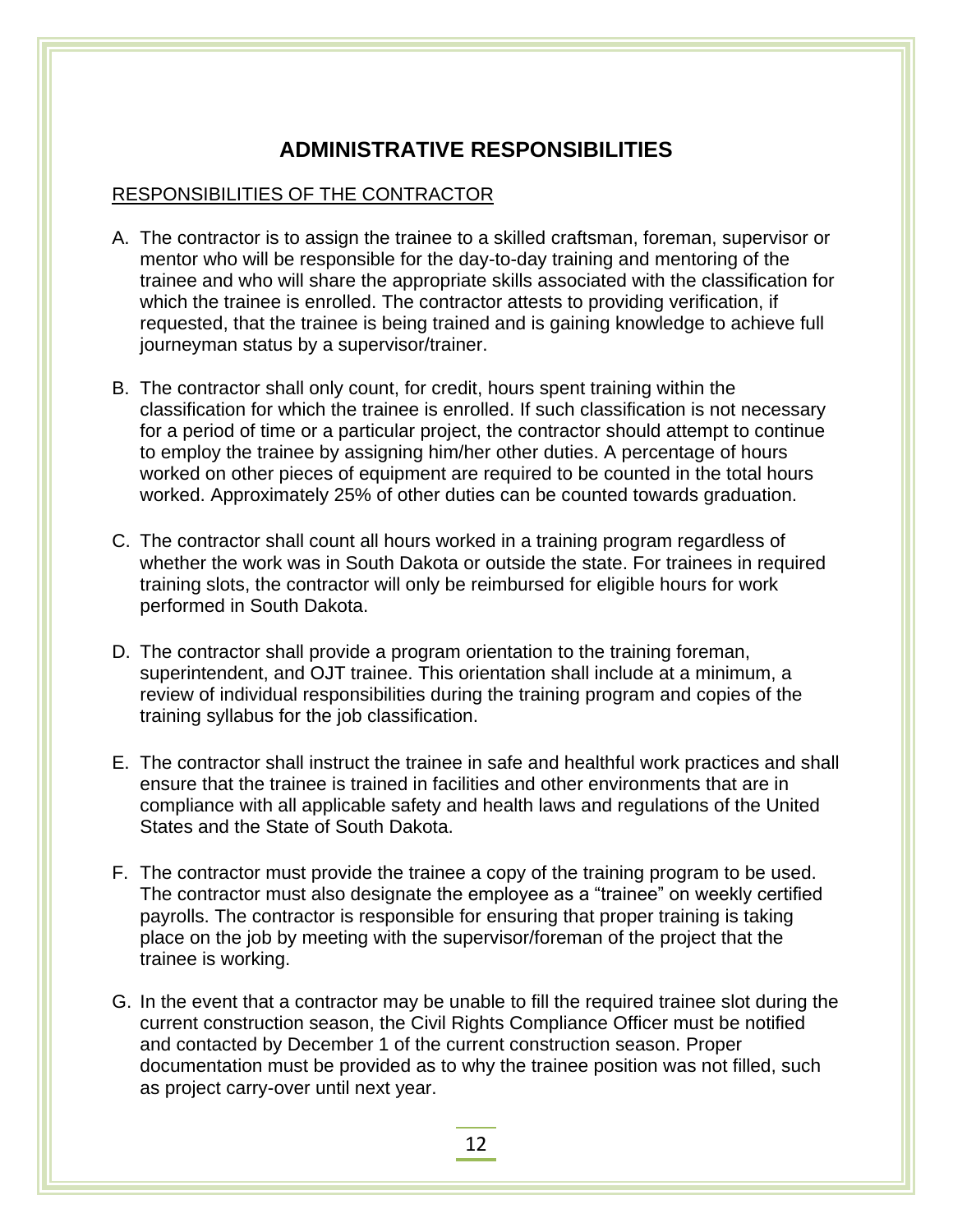- H. The contractor must assign someone as the designated trainer and must be able to prove that person is in fact the trainer.
- I. The contractor must certify the hours and be able to show that the trainee is receiving the proper training for their classification. Failure to do so may result in project sanction.
- J. The contractor is expected to begin training trainees on a project as soon as feasible after the start of work utilizing the job classification involved. After training has started the contractor should strive to provide monitoring efforts to retain and successfully train employees.

## RESPONSIBILITIES OF THE TRAINEE

- A. The trainee shall diligently perform work assigned by the employer.
- B. The trainee shall learn all duties as outlined in the classification enrolled.
- C. The trainee shall immediately notify his/her employer should anything happen that would adversely affect the company or employment status.
- D. The trainee shall be aware of the on-going progress toward completing the OJT Program and notify a supervisor of circumstances for which the progress is halted or delayed. This may involve notifying someone above an immediate supervisor.
- E. The trainee shall be aware of their employer's rules and regulations and what steps to take should any issue arise while enrolled in the OJT Program.

## **ONLINE DOCUMENTS, FORMS, AND BROCHURES**

*SDDOT – OJT Training Manual*

i<br>I

• <https://dot.sd.gov/media/documents/OJTTrainingManual.pdf>

*On-the-Job Training Registration Form and Instructions*

• <https://dot.sd.gov/media/documents/OJTRegistrationForm.pdf>

*On-the-Job Training Monthly Status Report Form and Instructions*

• <https://dot.sd.gov/media/documents/OJTMonthlyStatus.pdf>

*General Instructions for the OJT Program*

• <https://dot.sd.gov/media/documents/GeneralInstructionsRequiredSlots.pdf>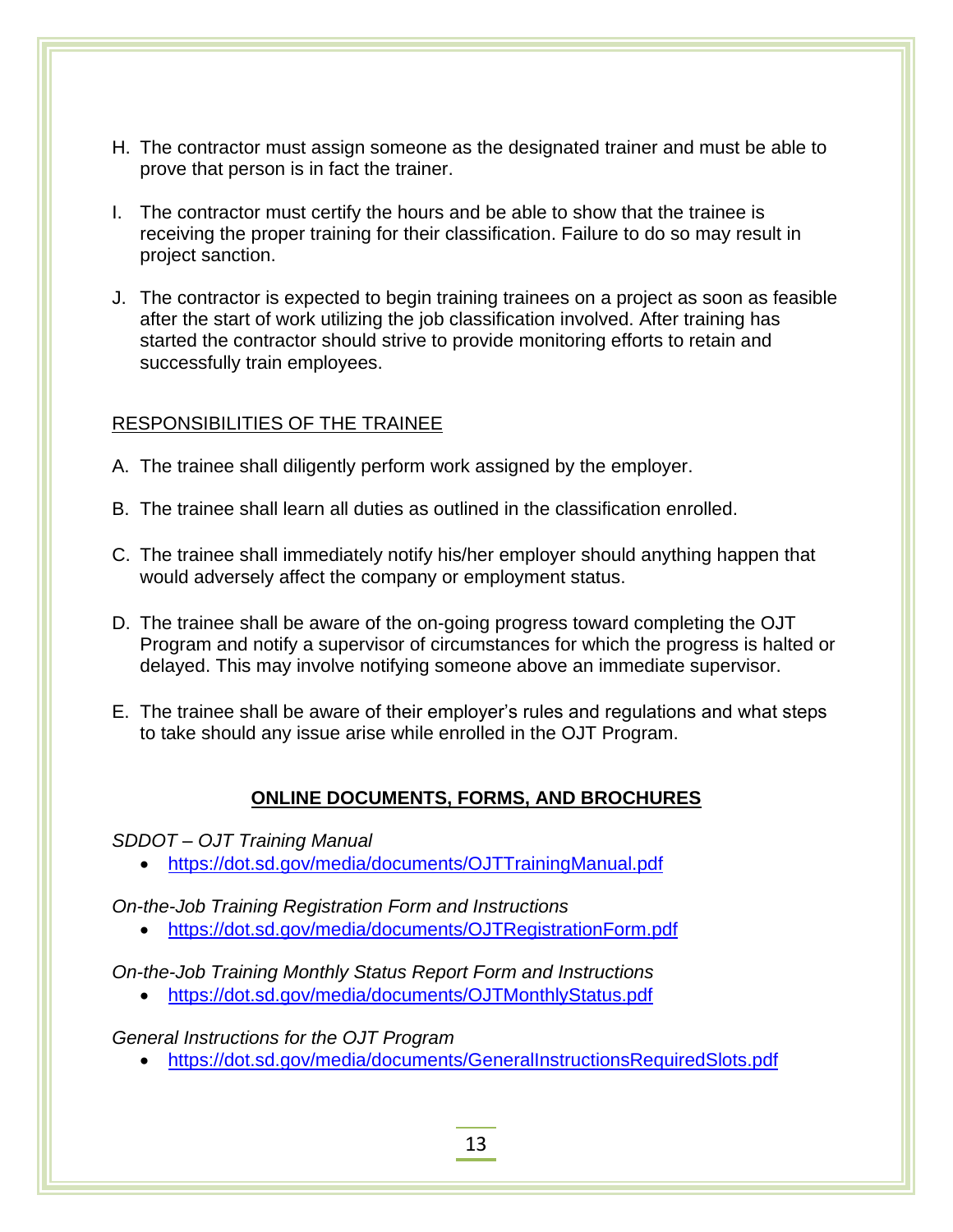# **TRAINEE PROGRAM CLASSIFICATION**

| LABORERS:                                                                                                                                                                                                                                                                                                                                                   |                                                                                                                                     |
|-------------------------------------------------------------------------------------------------------------------------------------------------------------------------------------------------------------------------------------------------------------------------------------------------------------------------------------------------------------|-------------------------------------------------------------------------------------------------------------------------------------|
| Group GL3                                                                                                                                                                                                                                                                                                                                                   | Group G04<br>Asphalt Paving Machine Screed, Asphalt<br>Paving Machine,                                                              |
| Asphalt Plant Tender, Form Setter,<br>Oiler/Greaser, Pile Driver Leadsman                                                                                                                                                                                                                                                                                   | Cranes/Derricks/Draglines/pile<br>Drivers/Shovels 30 to 50 tons,                                                                    |
| Group GL5                                                                                                                                                                                                                                                                                                                                                   | Backhoes/Excavators 21 to 40 tons,<br>Maintenance Mechanic, Scrapers, Concrete<br><b>Pump Truck</b>                                 |
| Carpenter/Form Builder                                                                                                                                                                                                                                                                                                                                      |                                                                                                                                     |
| Group GL6                                                                                                                                                                                                                                                                                                                                                   | Group G05                                                                                                                           |
| Concrete Finisher, Painter, Grade Checker                                                                                                                                                                                                                                                                                                                   | Asphalt Plant, Concrete Batch Plant,<br>Backhoes/Excavators over 40 Tons,<br>Cranes/Derricks/Draglines/Pile                         |
| POWER EQUIPMENT OPERATORS:                                                                                                                                                                                                                                                                                                                                  | Drivers/Shovels over 50 tons, Heavy Duty<br>Mechanic, Finish Motor Grader, Automatic<br>Fine Grader, Milling Machine, Bridge Welder |
| Group G01                                                                                                                                                                                                                                                                                                                                                   |                                                                                                                                     |
| Concrete Paving Cure Machine, Concrete<br>Paving Joint Sealer, Tractor (farm type with                                                                                                                                                                                                                                                                      | <b>TRUCK DRIVERS:</b>                                                                                                               |
| attachments), Self-Propelled Broom,                                                                                                                                                                                                                                                                                                                         | Group GT1                                                                                                                           |
| Conveyor, Concrete Routing Machine, Paver<br>Feeder, Pugmill, Skid Steer                                                                                                                                                                                                                                                                                    | Tandem Truck without Trailer or Pup, Single<br>Axle Truck over 26,000 GVW with Trailer                                              |
| Group G02                                                                                                                                                                                                                                                                                                                                                   |                                                                                                                                     |
| Bull Dozer 80 HP or less, Front End Loader                                                                                                                                                                                                                                                                                                                  | Group GT2                                                                                                                           |
| (1.25 CY or less), Self-Propelled Roller<br>(except Hot Mix), Sheepsfoot/50Ton<br>Pneumatic Roller, Pneumatic Tired Tractor or                                                                                                                                                                                                                              | Semi-Tractor with Trailer, Tandem Truck with<br>Pup                                                                                 |
| Crawler (includes Water Wagon and Power<br>Spray Units), Wagon Drill, Air Trac, Truck<br>Type Auger, Concrete Paving Saw                                                                                                                                                                                                                                    | ** Bolded classifications have a separate<br>Training Curriculum from their group**                                                 |
| Group G03                                                                                                                                                                                                                                                                                                                                                   |                                                                                                                                     |
| Asphalt Distributor, Bull Dozer over 80 HP,<br><b>Concrete Paving Finishing Machine,</b><br>Backhoes/Excavators 20 tons or less, Crusher<br>(may include internal screening plant), Front<br>End Loader over 1.25 CY, Rough Motor<br>Grader, Self-Propelled Hot Mix Roller, Push<br>Tractor, Euclid or Dumpster, Material<br>Spreader, Rumble Strip Machine |                                                                                                                                     |
|                                                                                                                                                                                                                                                                                                                                                             |                                                                                                                                     |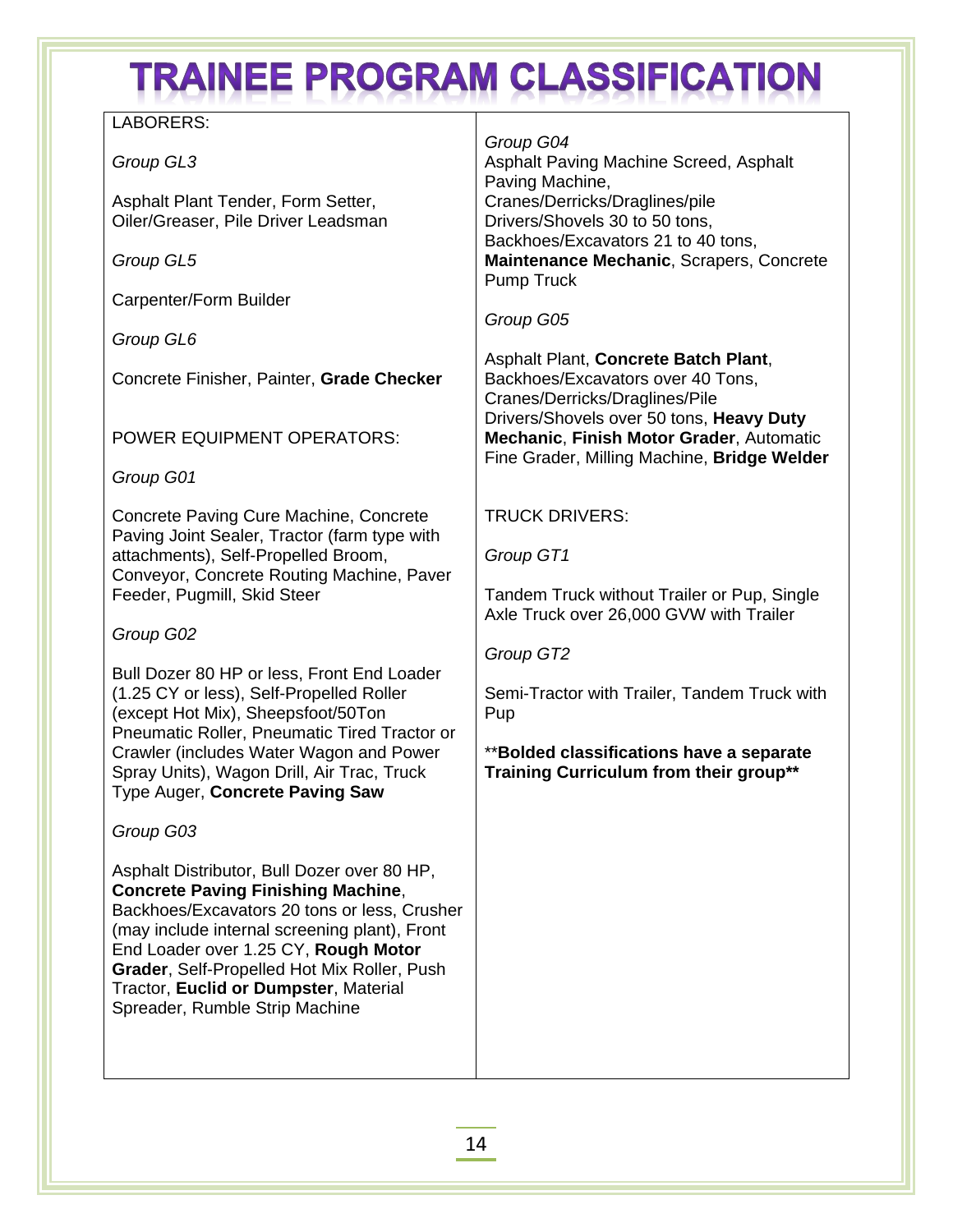## **Classification: Laborers GL3 Training Program: Asphalt Plant Tender; Form Setter; Oiler/Greaser; Pile Driver Leadsman**

|    |                                                                                | <b>HOURS</b> |  |
|----|--------------------------------------------------------------------------------|--------------|--|
| 1. | Orientation                                                                    |              |  |
|    | A. Observation of the company's general construction operations and policies11 |              |  |
|    |                                                                                |              |  |
|    |                                                                                |              |  |
|    |                                                                                |              |  |
|    | 2. Care and Maintenance                                                        |              |  |
|    |                                                                                |              |  |
| 3. | <b>Operation of Equipment</b>                                                  |              |  |
|    |                                                                                |              |  |
|    |                                                                                |              |  |
|    | The minimum wage rate under this program shall be:                             | TOTAL<br>550 |  |
|    |                                                                                |              |  |

The minimum wage rate under this program snall be:

i<br>I

60% of the journeyworker rate for the first quarter of training (0 - 137 hours) 70% of the journeyworker rate for the second quarter of training (138 - 274 hours) 80% of the journeyworker rate for the third quarter of training (275 - 412 hours) 90% of the journeyworker rate for the fourth quarter of training (413 - 550 hours)

The actual training will vary, in most instances, from this approximate breakdown because of the type of construction the contractor has under contract, the stage of construction when the trainee is taking this basic course, and other similar circumstances. However, the basic intent of the training, as described in the criteria for the program, will be followed during the training of each trainee.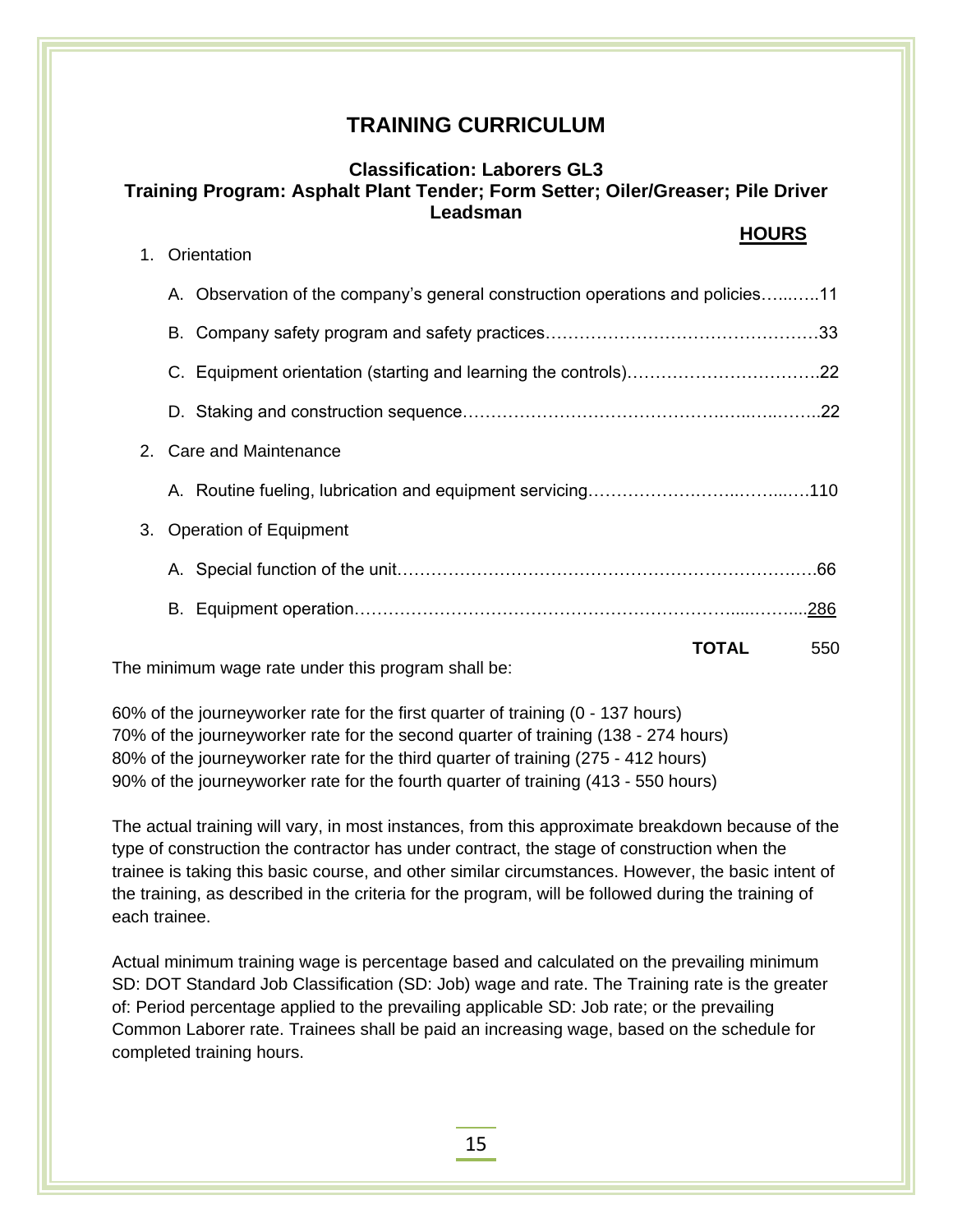## **TRAINING CURRICULUM Classification: Laborers GL5 Training Program: Carpenter; Form Builder**

**HOURS** 

|    | 1. Orientation                                                                 |       |     |
|----|--------------------------------------------------------------------------------|-------|-----|
|    | A. Observation of the company's general construction operations and policies11 |       |     |
|    |                                                                                |       |     |
|    |                                                                                |       |     |
|    |                                                                                |       |     |
|    | 2. Care and Maintenance                                                        |       |     |
|    |                                                                                |       |     |
| 3. | <b>Operation of Equipment</b>                                                  |       |     |
|    |                                                                                |       |     |
|    |                                                                                |       |     |
|    | The minimum wage rate under this pregram shall be:                             | TOTAL | 750 |
|    |                                                                                |       |     |

The minimum wage rate under this program shall be:

i<br>I

60% of the journeyworker rate for the first quarter of training (0 - 187 hours) 70% of the journeyworker rate for the second quarter of training (188 - 374 hours) 80% of the journeyworker rate for the third quarter of training (375 – 562 hours) 90% of the journeyworker rate for the fourth quarter of training (563 - 750 hours)

The actual training will vary, in most instances, from this approximate breakdown because of the type of construction the contractor has under contract, the stage of construction when the trainee is taking this basic course, and other similar circumstances. However, the basic intent of the training, as described in the criteria for the program, will be followed during the training of each trainee.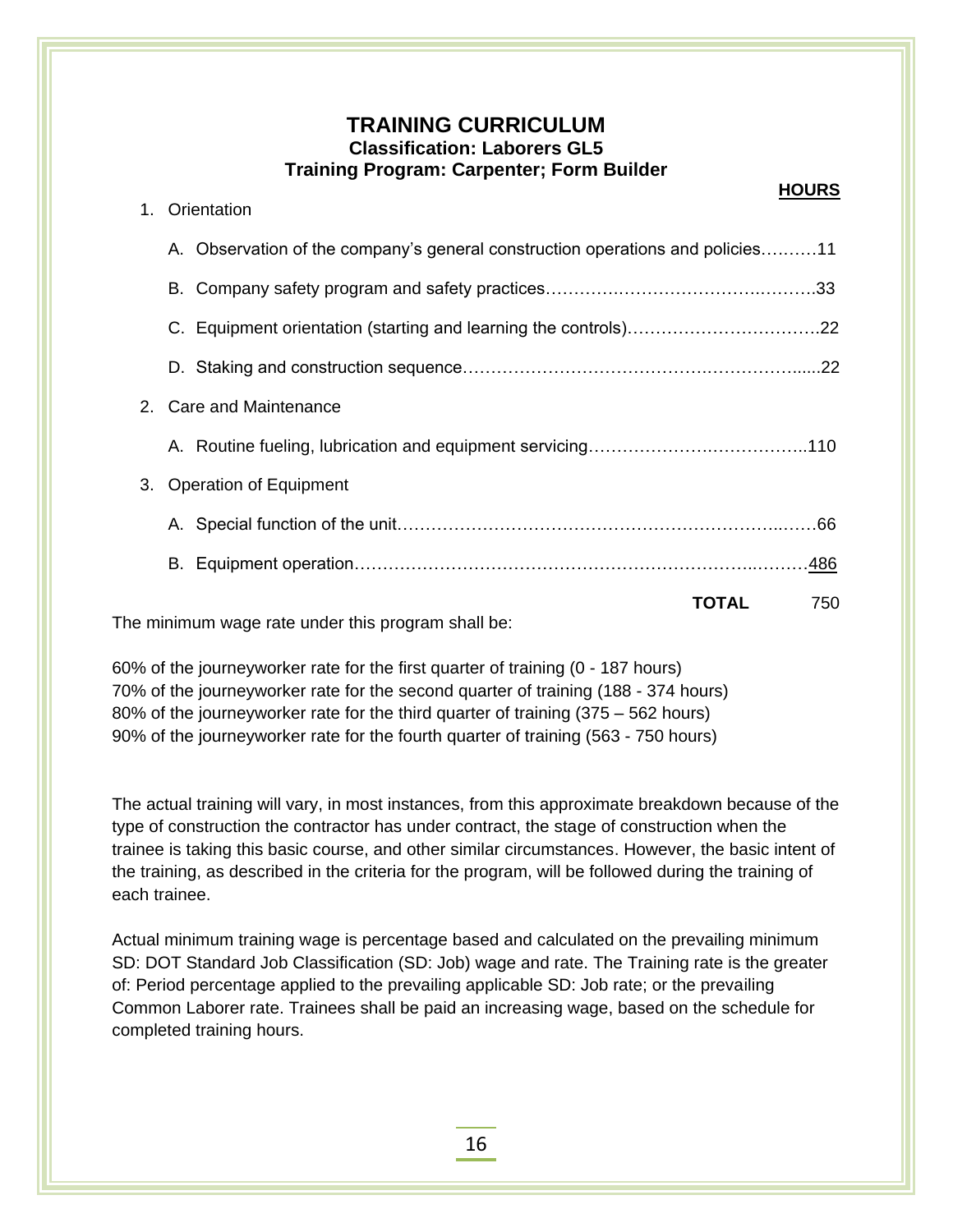## **Classification: Laborers GL6 Training Program: Concrete Finisher; Painter**

|    |                                                                                |       | <b>HOURS</b> |
|----|--------------------------------------------------------------------------------|-------|--------------|
| 1. | Orientation                                                                    |       |              |
|    | A. Observation of the company's general construction operations and policies11 |       |              |
|    |                                                                                |       |              |
|    |                                                                                |       |              |
|    |                                                                                |       |              |
|    | 2. Care and Maintenance                                                        |       |              |
|    |                                                                                |       |              |
| 3. | <b>Operation of Equipment</b>                                                  |       |              |
|    |                                                                                |       |              |
|    |                                                                                |       |              |
|    |                                                                                | TOTAL | 800          |
|    | The minimum wage rate under this program shall be:                             |       |              |

The minimum wage rate under this program shall be:

i<br>I

60% of the journeyworker rate for the first quarter of training (0 - 199 hours) 70% of the journeyworker rate for the second quarter of training (200 - 399 hours) 80% of the journeyworker rate for the third quarter of training (400 – 599 hours) 90% of the journeyworker rate for the fourth quarter of training (600 - 800 hours)

The actual training will vary, in most instances, from this approximate breakdown because of the type of construction the contractor has under contract, the stage of construction when the trainee is taking this basic course, and other similar circumstances. However, the basic intent of the training, as described in the criteria for the program, will be followed during the training of each trainee.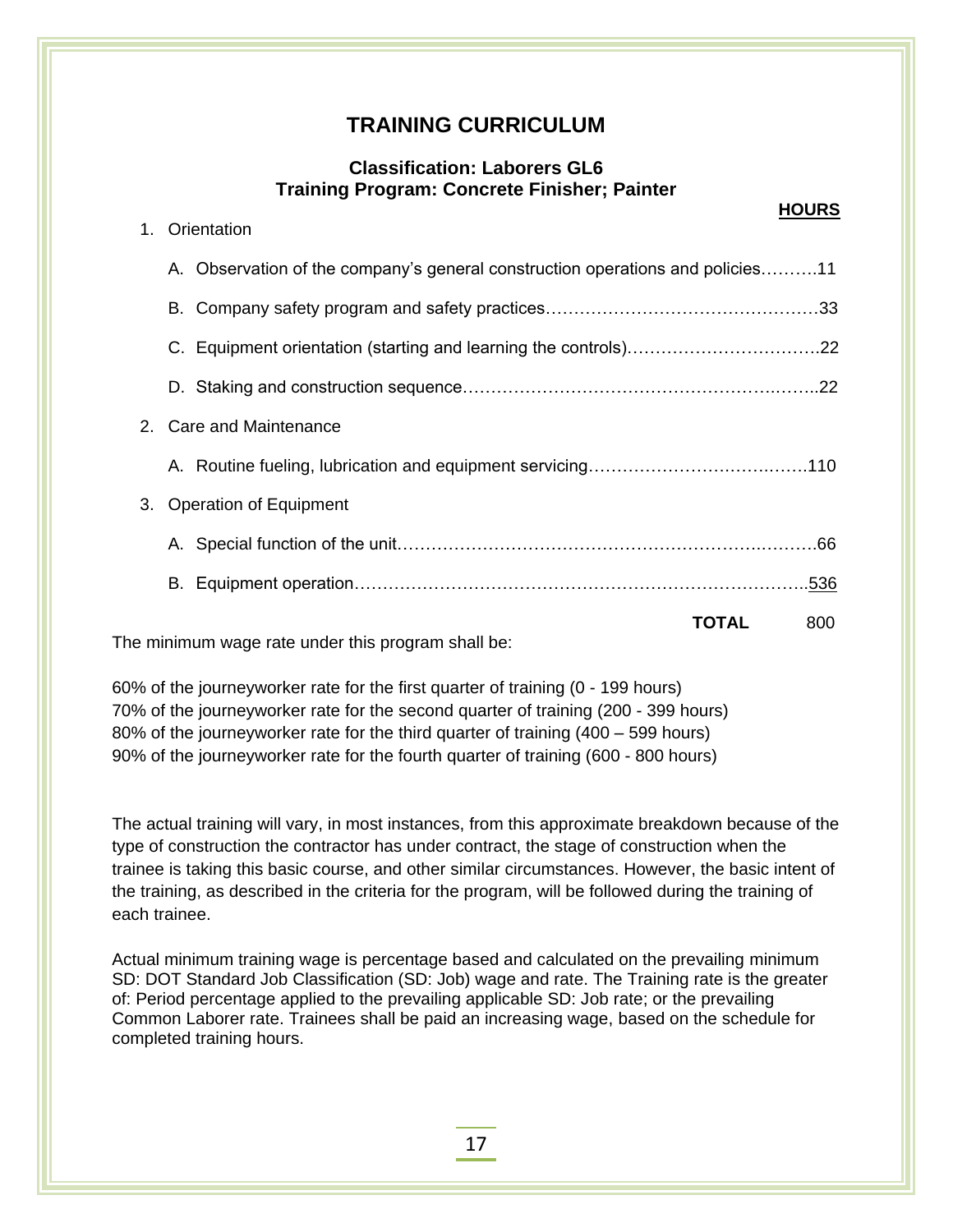## **Classification: Laborer GL6 Training Program: Grade Checker**

|    |                                                                               |       | <b>HOURS</b> |
|----|-------------------------------------------------------------------------------|-------|--------------|
| 1. | Orientation                                                                   |       |              |
|    | A. Observation of the company's general construction operations and policies5 |       |              |
|    |                                                                               |       |              |
|    |                                                                               |       |              |
|    |                                                                               |       |              |
|    | 2. Care and Maintenance                                                       |       |              |
|    |                                                                               |       |              |
| 3. | <b>Operation of Equipment</b>                                                 |       |              |
|    |                                                                               |       |              |
|    |                                                                               |       |              |
|    |                                                                               |       |              |
|    | The minimum wage rate under this program shall be:                            | TOTAL | 200          |
|    |                                                                               |       |              |

The minimum wage rate under this program shall be:

i<br>I

60% of the journeyworker rate for the first quarter of training (0 - 49 hours) 70% of the journeyworker rate for the second quarter of training (50 - 99 hours) 80% of the journeyworker rate for the third quarter of training (100 - 149 hours) 90% of the journeyworker rate for the fourth quarter of training (150 - 200 hours)

The actual training will vary, in most instances, from this approximate breakdown because of the type of construction the contractor has under contract, the stage of construction when the trainee is taking this basic course, and other similar circumstances. However, the basic intent of the training, as described in the criteria for the program, will be followed during the training of each trainee.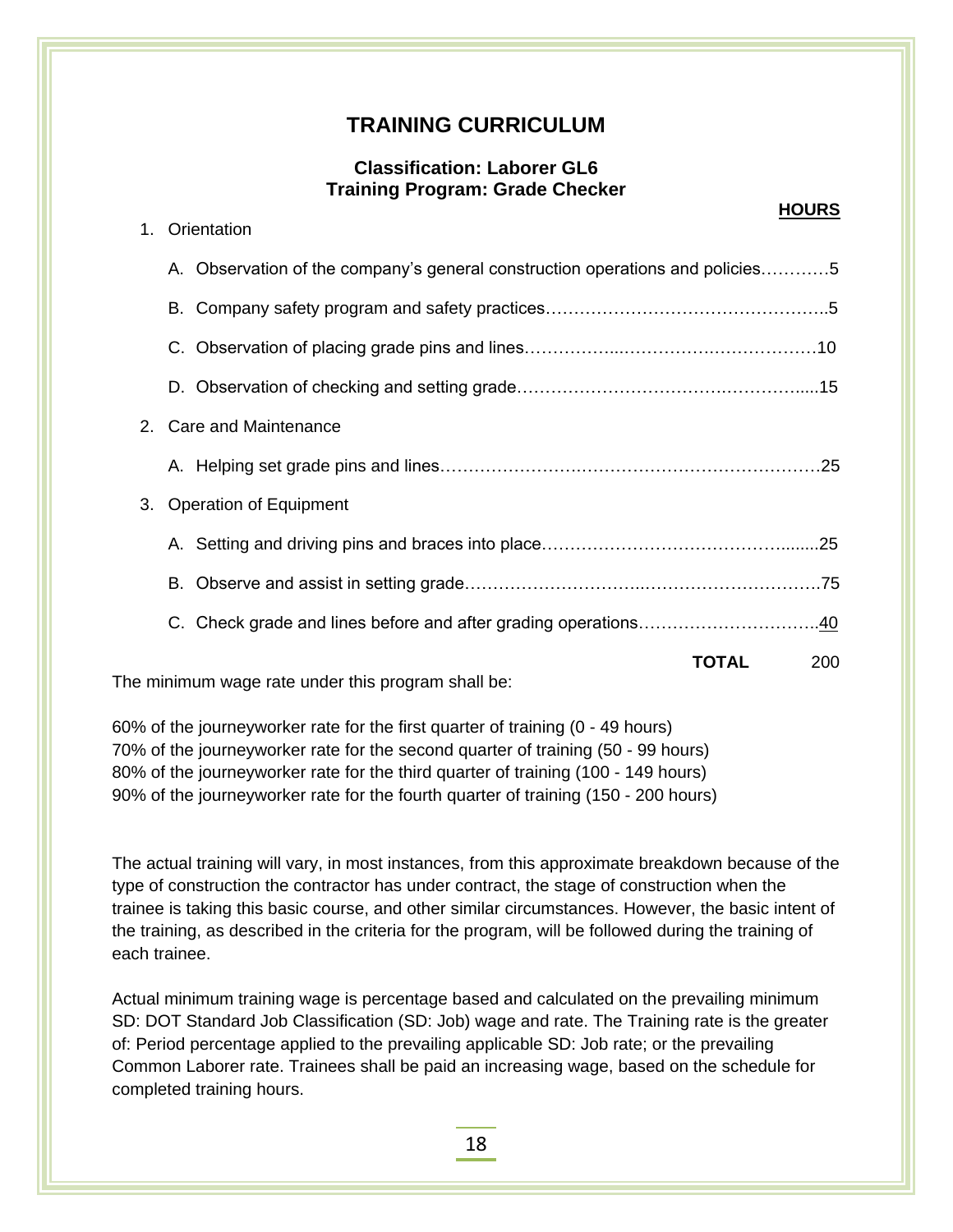## **Classification: Equipment Operators G01 (Concrete) Training Program: Concrete Paving Cure Machine; Concrete Paving Joint Sealer; Concrete Routing Machine**

|                               |       | <b>HOURS</b>                                                                   |
|-------------------------------|-------|--------------------------------------------------------------------------------|
| Orientation                   |       |                                                                                |
|                               |       |                                                                                |
|                               |       |                                                                                |
|                               |       |                                                                                |
|                               |       |                                                                                |
| <b>Care and Maintenance</b>   |       |                                                                                |
|                               |       |                                                                                |
| <b>Operation of Equipment</b> |       |                                                                                |
|                               |       |                                                                                |
|                               |       |                                                                                |
|                               | TOTAL | 450                                                                            |
| 2.                            |       | A. Observation of the company's general construction operations and policies11 |

The minimum wage rate under this program shall be:

i<br>I

60% of the journeyworker rate for the first quarter of training  $(0 - 112$  hours) 70% of the journeyworker rate for the second quarter of training (113 - 224 hours) 80% of the journeyworker rate for the third quarter of training (225 – 337 hours) 90% of the journeyworker rate for the fourth quarter of training (338 - 450 hours)

The actual training will vary, in most instances, from this approximate breakdown because of the type of construction the contractor has under contract, the stage of construction when the trainee is taking this basic course, and other similar circumstances. However, the basic intent of the training, as described in the criteria for the program, will be followed during the training of each trainee.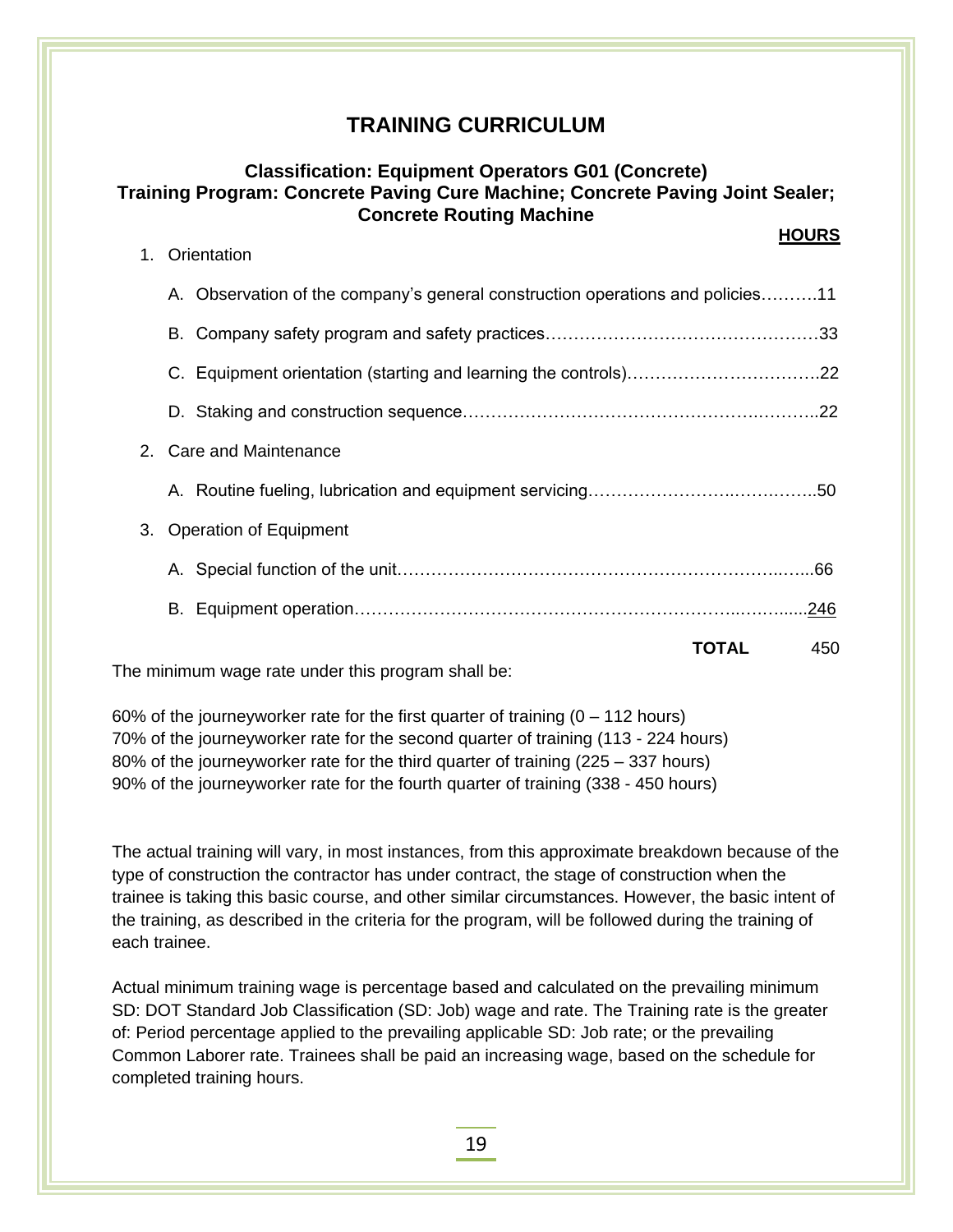## **Classification: Equipment Operators G01 (Miscellaneous) Training Program: Tractor (farm type with attachments); Self Propelled Broom; Conveyor; Paver Feeder; Pugmill; Skid Steer HOURS** 1. Orientation A. Observation of the company's general construction operations and policies……….11 B. Company safety program and safety practices…………………………………………33 C. Equipment orientation (starting and learning the controls)…………………………….22 D. Staking and construction sequence…………………………………………….………..22 2. Care and Maintenance A. Routine fueling, lubrication and equipment servicing……………………..…….……..50 3. Operation of Equipment A. Special function of the unit…………………………………………………………..……66 B. Equipment operation…………………………………………………………..….…......246  **TOTAL** 450

The minimum wage rate under this program shall be:

i<br>I

60% of the journeyworker rate for the first quarter of training  $(0 - 112$  hours) 70% of the journeyworker rate for the second quarter of training (113 - 224 hours) 80% of the journeyworker rate for the third quarter of training (225 – 337 hours) 90% of the journeyworker rate for the fourth quarter of training (338 - 450 hours)

The actual training will vary, in most instances, from this approximate breakdown because of the type of construction the contractor has under contract, the stage of construction when the trainee is taking this basic course, and other similar circumstances. However, the basic intent of the training, as described in the criteria for the program, will be followed during the training of each trainee.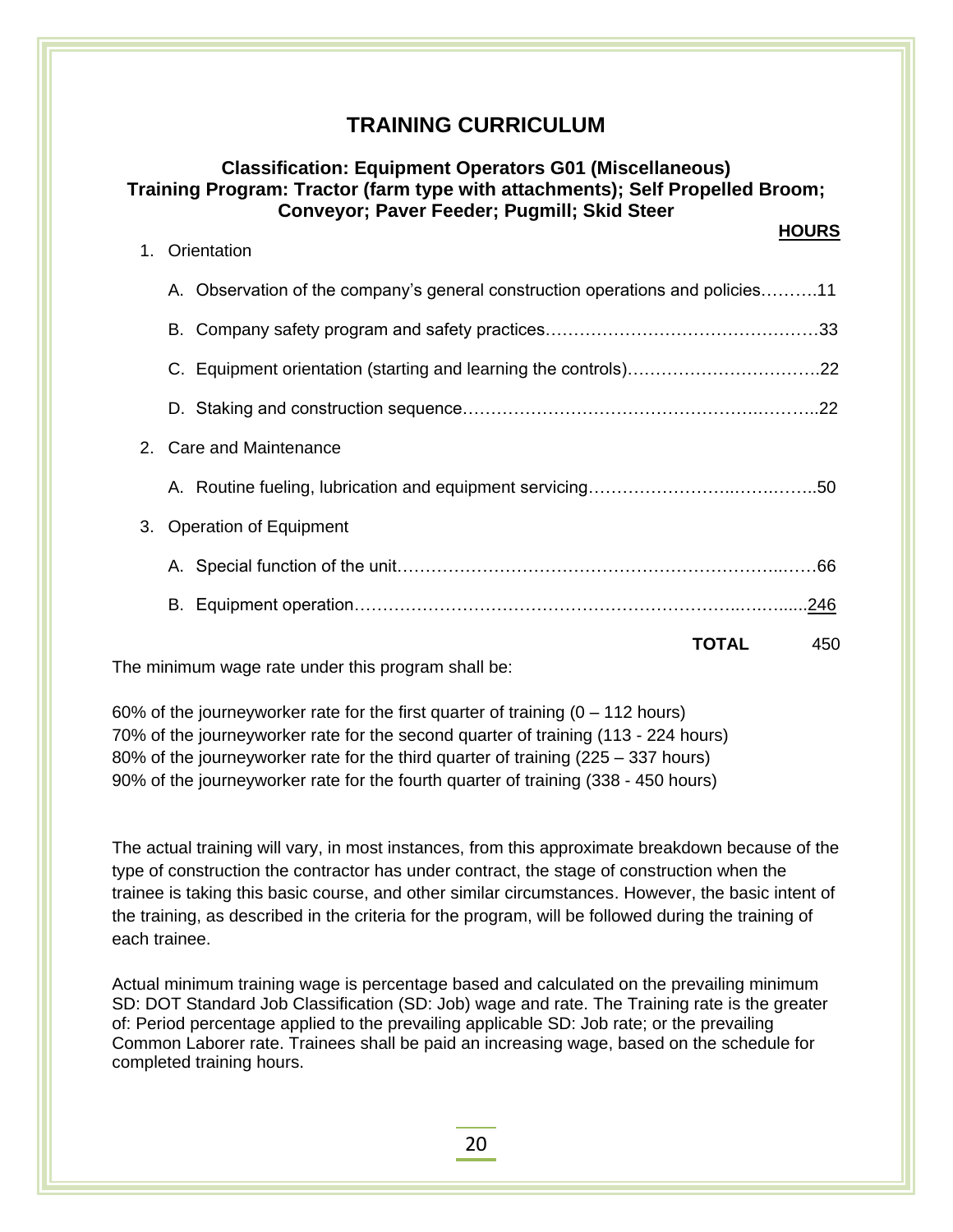**Classification: Equipment Operators G02 (Miscellaneous) Training Program: Bull Dozer 80 HP or less; Front End Loader 1.25 CY or less; Self Propelled Roller (except Hot Mix); Sheepsfoot/50Ton Pneumatic Roller; Pneumatic Tired Tractor or Crawler (include Water Wagon and Power Spray Units); Wagon Drill; Air Trac; Truck Type Auger HOURS** 

|    | 1. Orientation                                                                 |       |     |
|----|--------------------------------------------------------------------------------|-------|-----|
|    | A. Observation of the company's general construction operations and policies11 |       |     |
|    |                                                                                |       |     |
|    |                                                                                |       |     |
|    |                                                                                |       |     |
|    | 2. Care and Maintenance                                                        |       |     |
|    |                                                                                |       |     |
| 3. | <b>Operation of Equipment</b>                                                  |       |     |
|    |                                                                                |       |     |
|    |                                                                                |       |     |
|    | The minimum wage rate under this program shall be:                             | TOTAL | 500 |

60% of the journeyworker rate for the first quarter of training (0 - 124 hours) 70% of the journeyworker rate for the second quarter of training (125 - 249 hours) 80% of the journeyworker rate for the third quarter of training (250 - 374 hours) 90% of the journeyworker rate for the fourth quarter of training (375 - 500 hours)

The actual training will vary, in most instances, from this approximate breakdown because of the type of construction the contractor has under contract, the stage of construction when the trainee is taking this basic course, and other similar circumstances. However, the basic intent of the training, as described in the criteria for the program, will be followed during the training of each trainee.

Actual minimum training wage is percentage based and calculated on the prevailing minimum SD: DOT Standard Job Classification (SD: Job) wage and rate. The Training rate is the greater of: Period percentage applied to the prevailing applicable SD: Job rate; or the prevailing Common Laborer rate. Trainees shall be paid an increasing wage, based on the schedule for completed training hours.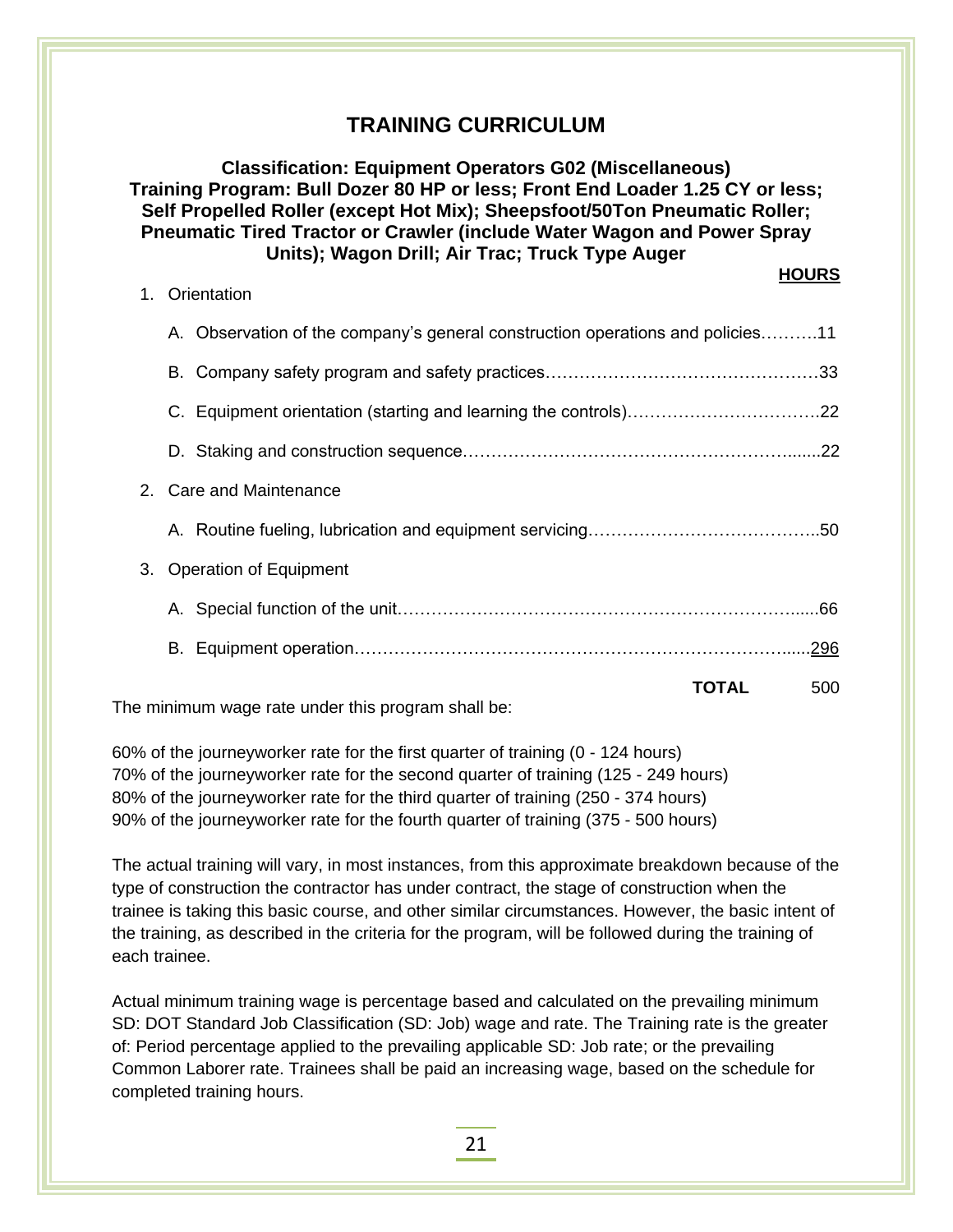## **Classification: Equipment Operators G02 (Concrete) Training Program: Concrete Paving Saw**

## **HOURS** 1. Orientation A. Observation of the company's general construction operations and policies……....11 B. Company safety program and safety practices…………………………………………33 C. Equipment orientation (starting and learning the controls)…………………………….22 D. Staking and construction sequence………………………………………………….......22 2. Care and Maintenance A. Routine fueling, lubrication and equipment servicing…………………………………..50 3. Operation of Equipment A. Special function of the unit……………………………………………………………......66 B. Equipment operation…………………………………………………………………......296  **TOTAL** 500

The minimum wage rate under this program shall be:

i<br>I

60% of the journeyworker rate for the first quarter of training (0 - 124 hours) 70% of the journeyworker rate for the second quarter of training (125 - 249 hours) 80% of the journeyworker rate for the third quarter of training (250 - 374 hours) 90% of the journeyworker rate for the fourth quarter of training (375 - 500 hours)

The actual training will vary, in most instances, from this approximate breakdown because of the type of construction the contractor has under contract, the stage of construction when the trainee is taking this basic course, and other similar circumstances. However, the basic intent of the training, as described in the criteria for the program, will be followed during the training of each trainee.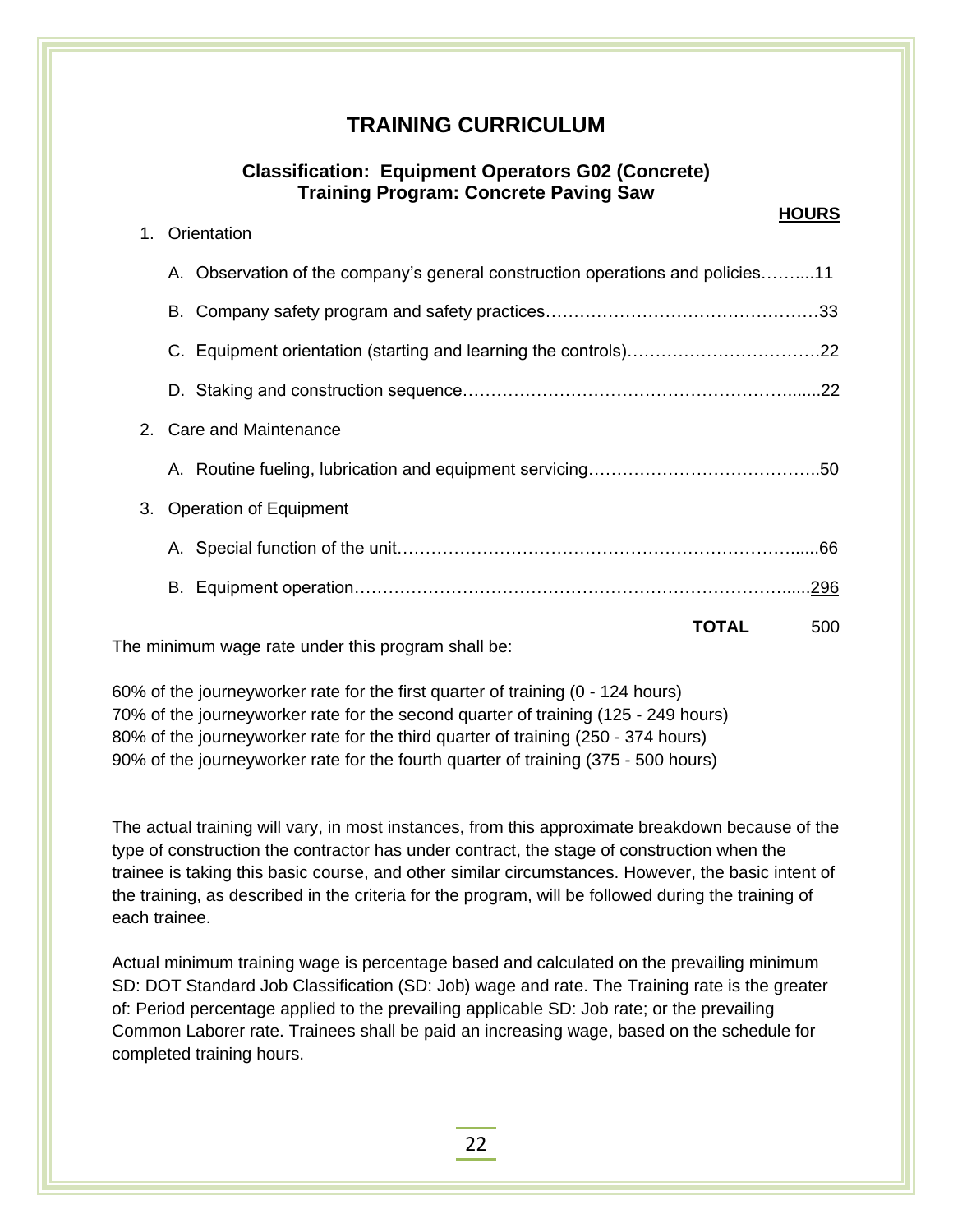| <b>Classification: Equipment Operators G03 (Miscellaneous)</b><br>Training Program: Bull Dozer over 80 HP; Backhoes/Excavators 20 tons or less;<br>Crusher (may include internal screening plant); Front End Loader over 1.25 CY;<br><b>Push Tractor; Material Spreader; Rumble Strip Machine</b> |  |  |
|---------------------------------------------------------------------------------------------------------------------------------------------------------------------------------------------------------------------------------------------------------------------------------------------------|--|--|
| <b>HOURS</b><br>Orientation<br>$1_{-}$                                                                                                                                                                                                                                                            |  |  |
| A. Observation of the company's general construction operations and policies11                                                                                                                                                                                                                    |  |  |
|                                                                                                                                                                                                                                                                                                   |  |  |
|                                                                                                                                                                                                                                                                                                   |  |  |
|                                                                                                                                                                                                                                                                                                   |  |  |
| <b>Care and Maintenance</b><br>$\mathcal{P}_{\mathcal{C}}$                                                                                                                                                                                                                                        |  |  |
|                                                                                                                                                                                                                                                                                                   |  |  |
| <b>Operation of Equipment</b><br>3.                                                                                                                                                                                                                                                               |  |  |
|                                                                                                                                                                                                                                                                                                   |  |  |
|                                                                                                                                                                                                                                                                                                   |  |  |
| <b>TOTAL</b><br>550<br>The minimum wage rate under this program shall be:                                                                                                                                                                                                                         |  |  |

60% of the journeyworker rate for the first quarter of training (0 - 137 hours) 70% of the journeyworker rate for the second quarter of training (138 - 274 hours) 80% of the journeyworker rate for the third quarter of training (275 - 412 hours) 90% of the journeyworker rate for the fourth quarter of training (413 - 550 hours)

The actual training will vary, in most instances, from this approximate breakdown because of the type of construction the contractor has under contract, the stage of construction when the trainee is taking this basic course, and other similar circumstances. However, the basic intent of the training, as described in the criteria for the program, will be followed during the training of each trainee.

Actual minimum training wage is percentage based and calculated on the prevailing minimum SD: DOT Standard Job Classification (SD: Job) wage and rate. The Training rate is the greater of: Period percentage applied to the prevailing applicable SD: Job rate; or the prevailing Common Laborer rate. Trainees shall be paid an increasing wage, based on the schedule for completed training hours.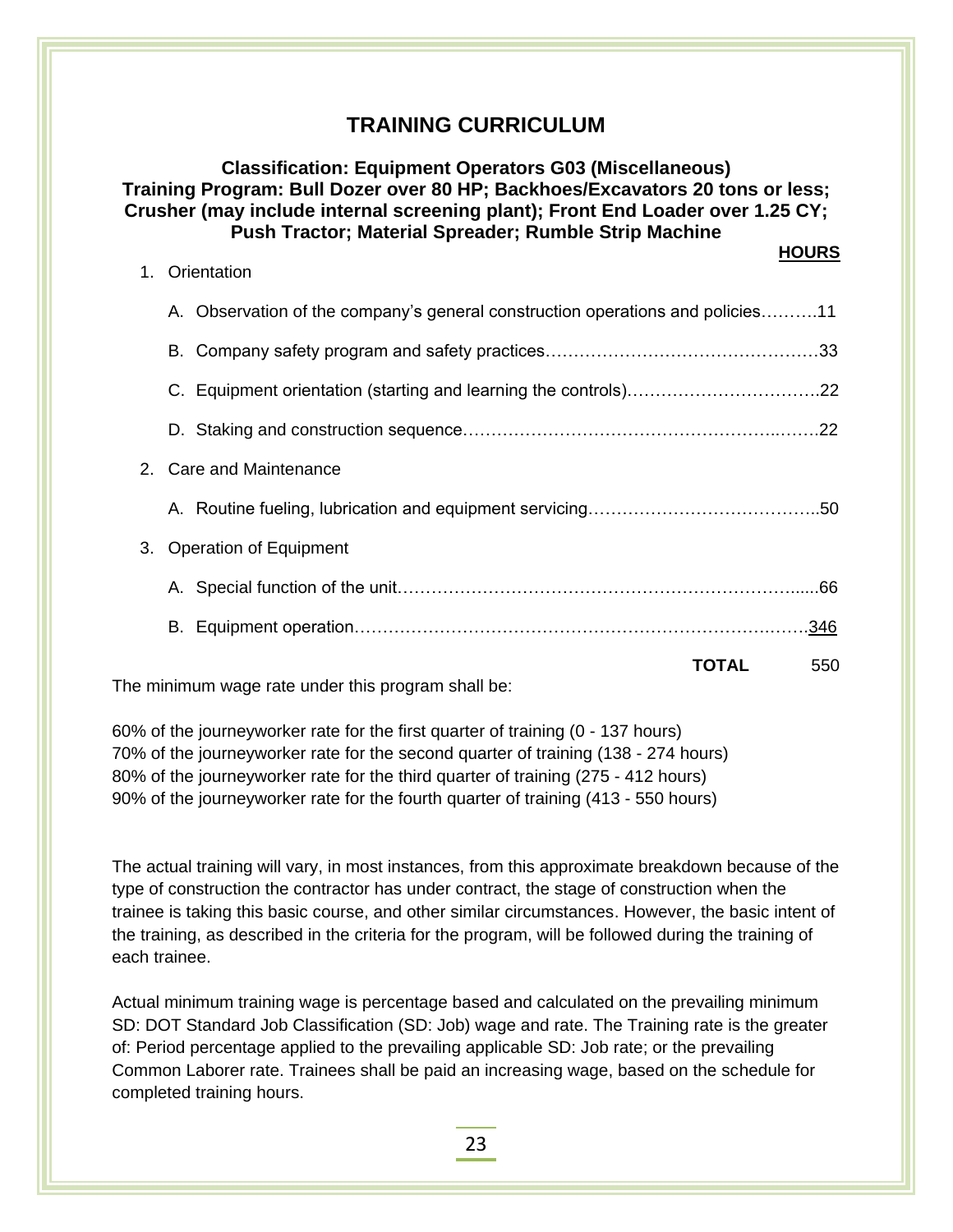#### **Classification: Equipment Operators G03 (Asphalt) Training Program: Asphalt Distributor; Self Propelled Hot Mix Roller**

|    |                                                                                |       | <b>HOURS</b> |
|----|--------------------------------------------------------------------------------|-------|--------------|
| 1. | Orientation                                                                    |       |              |
|    | A. Observation of the company's general construction operations and policies11 |       |              |
|    |                                                                                |       |              |
|    |                                                                                |       |              |
|    |                                                                                |       |              |
|    | 2. Care and Maintenance                                                        |       |              |
|    |                                                                                |       |              |
| 3. | <b>Operation of Equipment</b>                                                  |       |              |
|    |                                                                                |       |              |
|    |                                                                                |       |              |
|    | The minimum wege rate under this pregram aboll here                            | TOTAL | 550          |
|    |                                                                                |       |              |

The minimum wage rate under this program shall be:

i<br>I

60% of the journeyworker rate for the first quarter of training (0 - 137 hours) 70% of the journeyworker rate for the second quarter of training (138 - 274 hours) 80% of the journeyworker rate for the third quarter of training (275 - 412 hours) 90% of the journeyworker rate for the fourth quarter of training (413 - 550 hours)

The actual training will vary, in most instances, from this approximate breakdown because of the type of construction the contractor has under contract, the stage of construction when the trainee is taking this basic course, and other similar circumstances. However, the basic intent of the training, as described in the criteria for the program, will be followed during the training of each trainee.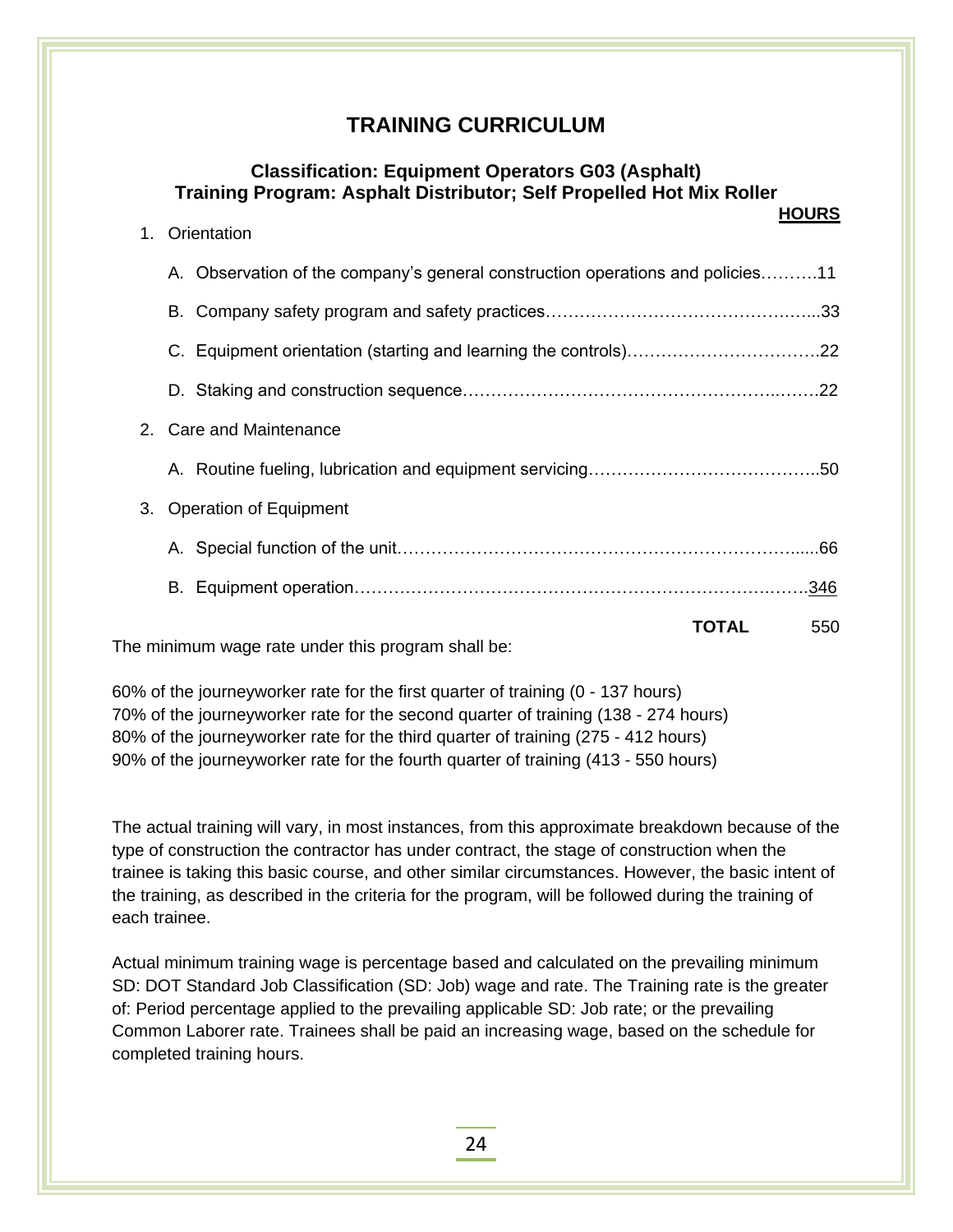## **Classification: Equipment Operators G03 (Concrete) Training Program: Concrete Paving Finishing Machine**

|    |                                                                                |       | <b>HOURS</b> |
|----|--------------------------------------------------------------------------------|-------|--------------|
| 1. | Orientation                                                                    |       |              |
|    | A. Observation of the company's general construction operations and policies11 |       |              |
|    |                                                                                |       |              |
|    |                                                                                |       |              |
|    |                                                                                |       |              |
|    | 2. Care and Maintenance                                                        |       |              |
|    |                                                                                |       |              |
| 3. | <b>Operation of Equipment</b>                                                  |       |              |
|    |                                                                                |       |              |
|    |                                                                                |       |              |
|    | The minimum wage rate under this program shall be:                             | TOTAL | 550          |
|    |                                                                                |       |              |

The minimum wage rate under this program shall be:

i<br>I

60% of the journeyworker rate for the first quarter of training (0 - 137 hours) 70% of the journeyworker rate for the second quarter of training (138 - 274 hours) 80% of the journeyworker rate for the third quarter of training (275 - 412 hours) 90% of the journeyworker rate for the fourth quarter of training (413 - 550 hours)

The actual training will vary, in most instances, from this approximate breakdown because of the type of construction the contractor has under contract, the stage of construction when the trainee is taking this basic course, and other similar circumstances. However, the basic intent of the training, as described in the criteria for the program, will be followed during the training of each trainee.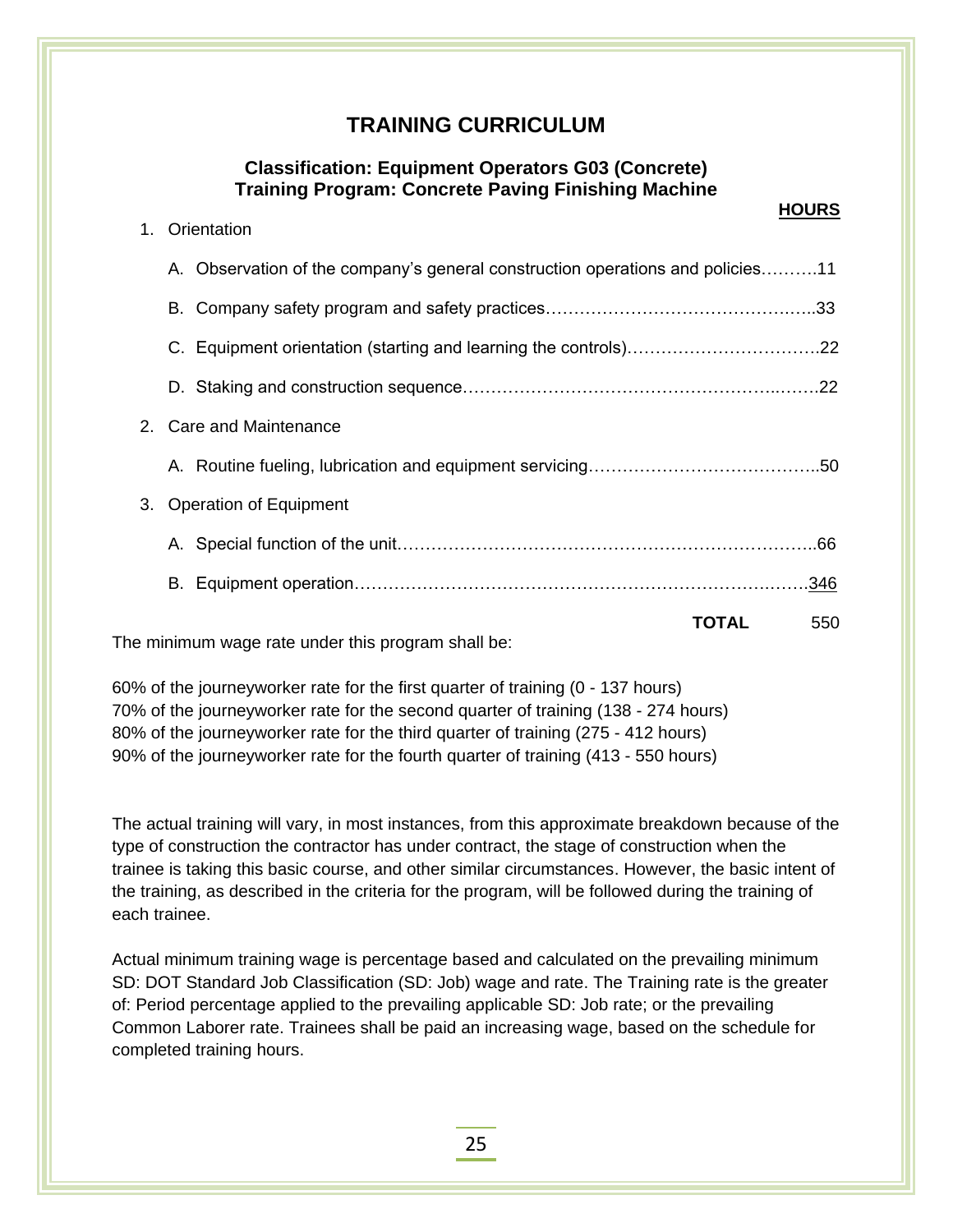#### **Classification: Equipment Operator G03 Training Program: Euclid/Dumpster**

|    |                                                                                |              | <b>HOURS</b> |
|----|--------------------------------------------------------------------------------|--------------|--------------|
| 1. | Orientation                                                                    |              |              |
|    | A. Observation of the company's general construction operations and policies10 |              |              |
|    |                                                                                |              |              |
|    |                                                                                |              |              |
|    |                                                                                |              |              |
| 2. | <b>Care and Maintenance</b>                                                    |              |              |
|    |                                                                                |              |              |
| 3. | <b>Operation of Equipment</b>                                                  |              |              |
|    |                                                                                |              |              |
|    |                                                                                |              |              |
|    |                                                                                | <b>TOTAL</b> | 350          |
|    | The minimum wage rate under this program shall be:                             |              |              |

60% of the journeyworker rate for the first quarter of training (0 - 87 hours) 70% of the journeyworker rate for the second quarter of training (88 – 174 hours) 80% of the journeyworker rate for the third quarter of training (175 - 262 hours) 90% of the journeyworker rate for the fourth quarter of training (263 - 350 hours)

The actual training will vary, in most instances, from this approximate breakdown because of the type of construction the contractor has under contract, the stage of construction when the

trainee is taking this basic course, and other similar circumstances. However, the basic intent of the training, as described in the criteria for the program, will be followed during the training of each trainee.

Actual minimum training wage is percentage based and calculated on the prevailing minimum SD: DOT Standard Job Classification (SD: Job) wage and rate. The Training rate is the greater of: Period percentage applied to the prevailing applicable SD: Job rate; or the prevailing Common Laborer rate. Trainees shall be paid an increasing wage, based on the schedule for completed training hours.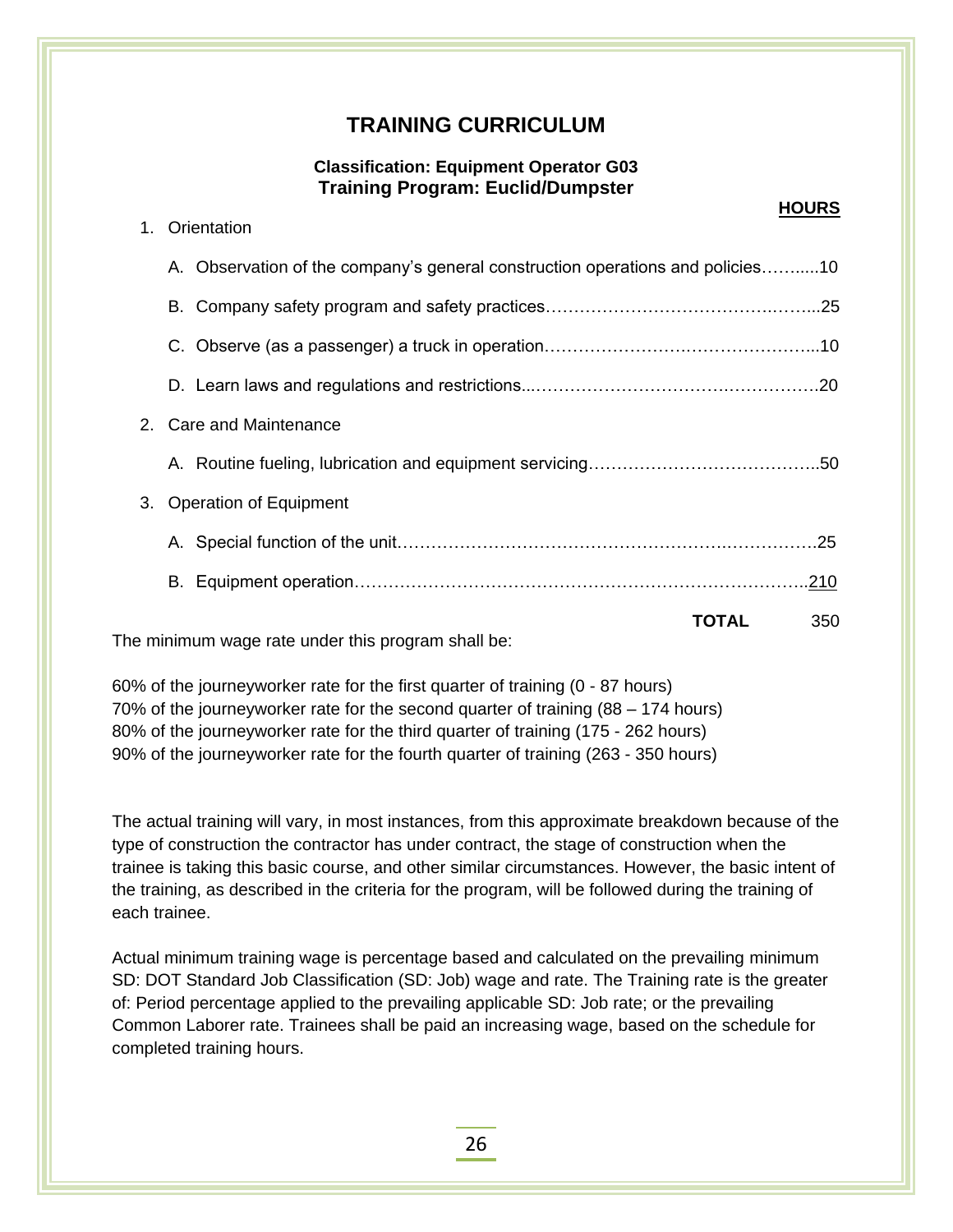## **Classification: Equipment Operator G03 Training Program: Rough Motor Grader**

|    |                                                                                |       | <b>HOURS</b> |
|----|--------------------------------------------------------------------------------|-------|--------------|
| 1. | Orientation                                                                    |       |              |
|    | A. Observation of the company's general construction operations and policies10 |       |              |
|    |                                                                                |       |              |
|    | C. Equipment orientation (starting and learning the controls)35                |       |              |
|    |                                                                                |       |              |
|    | 2. Care and Maintenance                                                        |       |              |
|    |                                                                                |       |              |
| 3. | <b>Operation of Equipment</b>                                                  |       |              |
|    |                                                                                |       |              |
|    |                                                                                |       |              |
|    | The minimum wage rate under this pregram shall be:                             | TOTAL | 800          |
|    |                                                                                |       |              |

The minimum wage rate under this program shall be:

i<br>I

60% of the journeyworker rate for the first quarter of training (0 - 199 hours) 70% of the journeyworker rate for the second quarter of training (200 – 399 hours) 80% of the journeyworker rate for the third quarter of training (400 - 599 hours) 90% of the journeyworker rate for the fourth quarter of training (600 - 800 hours)

The actual training will vary, in most instances, from this approximate breakdown because of the type of construction the contractor has under contract, the stage of construction when the trainee is taking this basic course, and other similar circumstances. However, the basic intent of the training, as described in the criteria for the program, will be followed during the training of each trainee.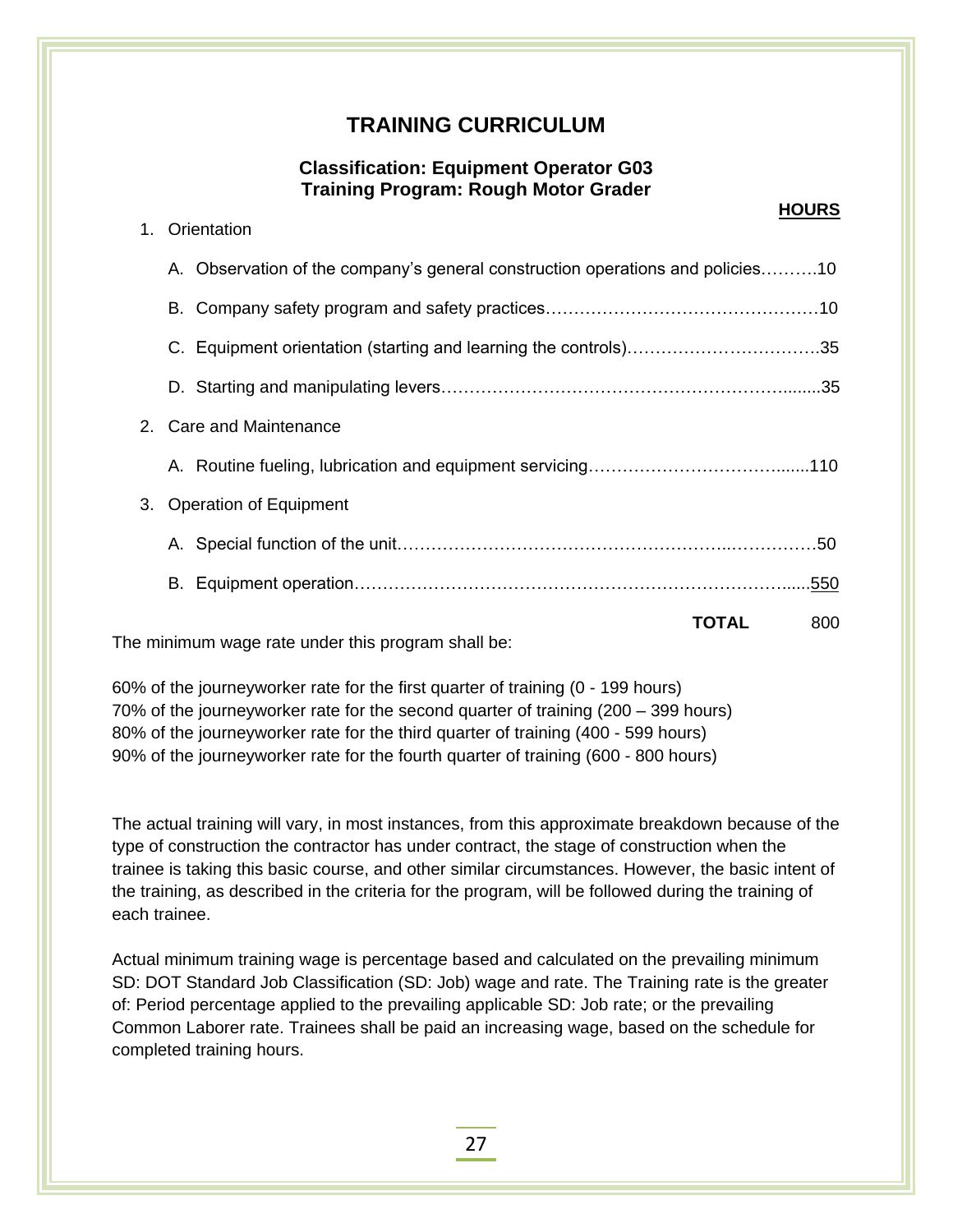### **Classification: Equipment Operators G04 (Miscellaneous) Training Program: Cranes/Derricks/Draglines/Pile Drivers/Shovels 30 to 50 tons; Backhoes/Excavators 21 to 40 tons; Scrapers; Concrete Pump Truck**

|    |                                                                                |       | <b>HOURS</b> |
|----|--------------------------------------------------------------------------------|-------|--------------|
| 1. | Orientation                                                                    |       |              |
|    | A. Observation of the company's general construction operations and policies11 |       |              |
|    |                                                                                |       |              |
|    |                                                                                |       |              |
|    |                                                                                |       |              |
|    | 2. Care and Maintenance                                                        |       |              |
|    |                                                                                |       |              |
| 3. | <b>Operation of Equipment</b>                                                  |       |              |
|    |                                                                                |       |              |
|    |                                                                                |       |              |
|    | The minimum wege rate under this pregram aboll be:                             | TOTAL | 600          |
|    |                                                                                |       |              |

The minimum wage rate under this program shall be:

i<br>I

60% of the journeyworker rate for the first quarter of training (0 - 149 hours) 70% of the journeyworker rate for the second quarter of training (150 - 299 hours) 80% of the journeyworker rate for the third quarter of training (300 - 449 hours) 90% of the journeyworker rate for the fourth quarter of training (450 - 600 hours)

The actual training will vary, in most instances, from this approximate breakdown because of the type of construction the contractor has under contract, the stage of construction when the trainee is taking this basic course, and other similar circumstances. However, the basic intent of the training, as described in the criteria for the program, will be followed during the training of each trainee.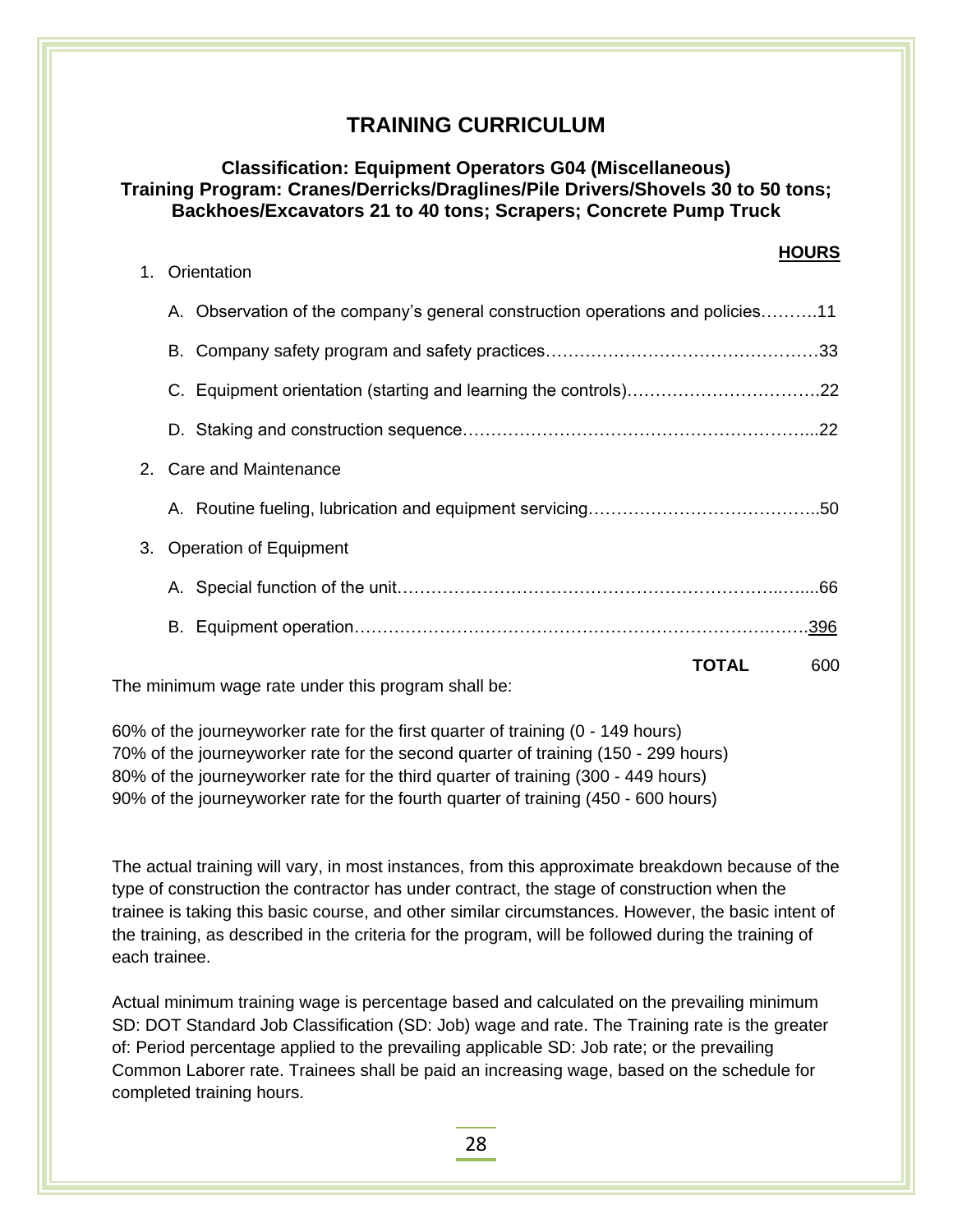|    | <b>Classification: Equipment Operators G04 (Asphalt)</b><br>Training Program: Asphalt Paving Machine Screed; Asphalt Paving Machine<br><b>HOURS</b> |  |             |  |
|----|-----------------------------------------------------------------------------------------------------------------------------------------------------|--|-------------|--|
| 1. | Orientation                                                                                                                                         |  |             |  |
|    | A. Observation of the company's general construction operations and policies11                                                                      |  |             |  |
|    |                                                                                                                                                     |  |             |  |
|    |                                                                                                                                                     |  |             |  |
|    |                                                                                                                                                     |  |             |  |
|    | 2. Care and Maintenance                                                                                                                             |  |             |  |
|    |                                                                                                                                                     |  |             |  |
| 3. | <b>Operation of Equipment</b>                                                                                                                       |  |             |  |
|    |                                                                                                                                                     |  |             |  |
|    |                                                                                                                                                     |  | <u>.396</u> |  |
|    | <b>TOTAL</b><br>The printed way were readed under this program and their                                                                            |  | 600         |  |

The minimum wage rate under this program shall be:

i<br>I

60% of the journeyworker rate for the first quarter of training (0 - 149 hours) 70% of the journeyworker rate for the second quarter of training (150 - 299 hours) 80% of the journeyworker rate for the third quarter of training (300 - 449 hours) 90% of the journeyworker rate for the fourth quarter of training (450 - 600 hours)

The actual training will vary, in most instances, from this approximate breakdown because of the type of construction the contractor has under contract, the stage of construction when the trainee is taking this basic course, and other similar circumstances. However, the basic intent of the training, as described in the criteria for the program, will be followed during the training of each trainee.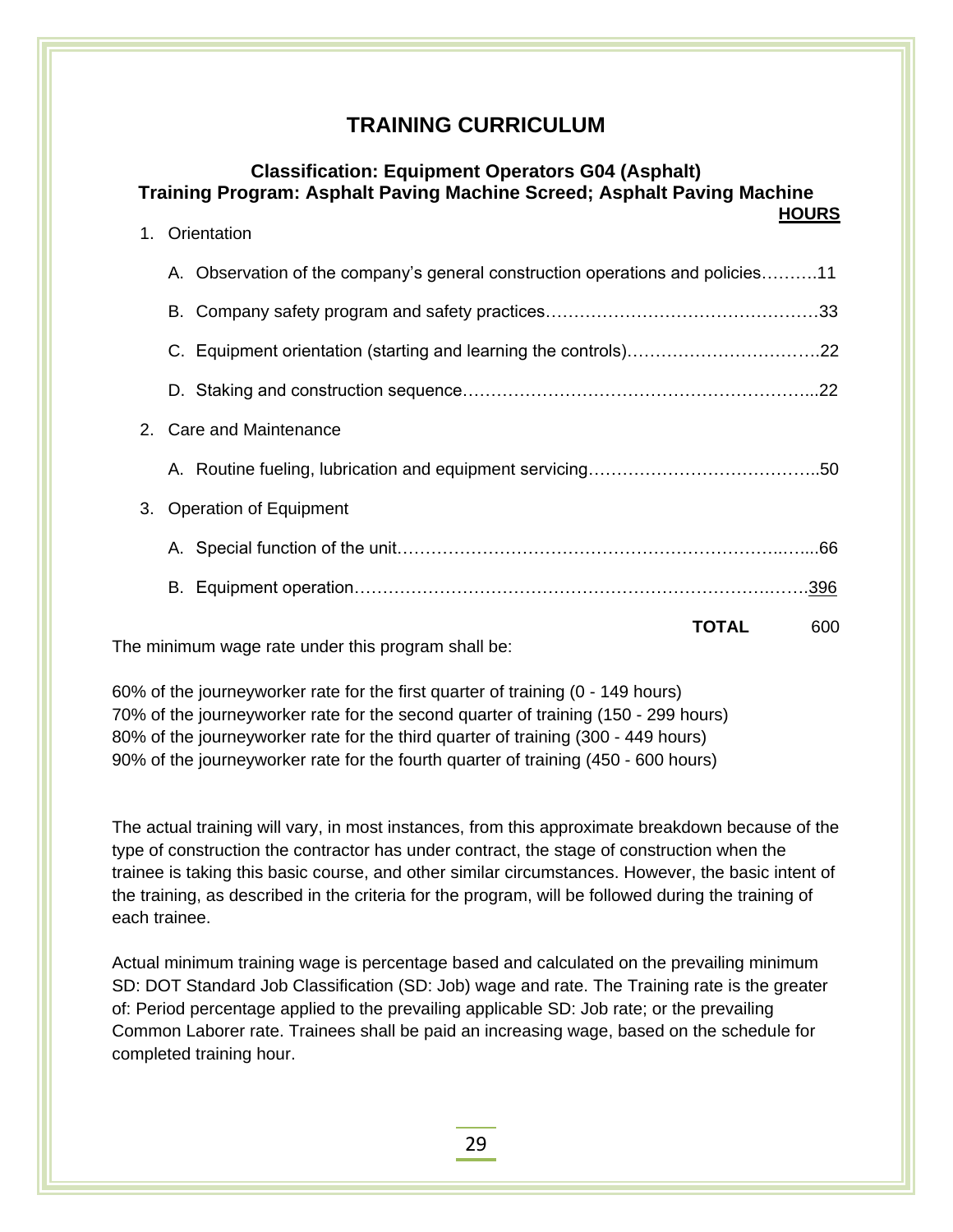## **Classification: Equipment Operator G04 Training Program: Maintenance Mechanics**

|         |    | <b>HOURS</b>                                                                   |
|---------|----|--------------------------------------------------------------------------------|
| 1.      |    | Orientation                                                                    |
|         |    | A. Observation of the company's general construction operations and policies20 |
|         | В. |                                                                                |
|         |    |                                                                                |
|         |    |                                                                                |
| $2_{-}$ |    | <b>Care and Maintenance</b>                                                    |
|         |    |                                                                                |
|         |    |                                                                                |
| 3.      |    | <b>Operation of Equipment</b>                                                  |
|         |    | A. Experience various routines and preventative maintenance<br>.200            |
|         |    | B. Maintain operating status of various equipment and machinery<br><u>.245</u> |
|         |    | <b>TOTAL</b><br>800                                                            |
|         |    | The minimum wage rate under this program shall be:                             |

60% of the journeyworker rate for the first quarter of training (0 - 199 hours) 70% of the journeyworker rate for the second quarter of training (200 - 399 hours) 80% of the journeyworker rate for the third quarter of training (400 - 599 hours) 90% of the journeyworker rate for the fourth quarter of training (600 - 800 hours)

The actual training will vary, in most instances, from this approximate breakdown because of the type of construction the contractor has under contract, the stage of construction when the trainee is taking this basic course, and other similar circumstances. However, the basic intent of the training, as described in the criteria for the program, will be followed during the training of each trainee.

Actual minimum training wage is percentage based and calculated on the prevailing minimum SD: DOT Standard Job Classification (SD: Job) wage and rate. The Training rate is the greater of: Period percentage applied to the prevailing applicable SD: Job rate; or the prevailing Common Laborer rate. Trainees shall be paid an increasing wage, based on the schedule for completed training hours.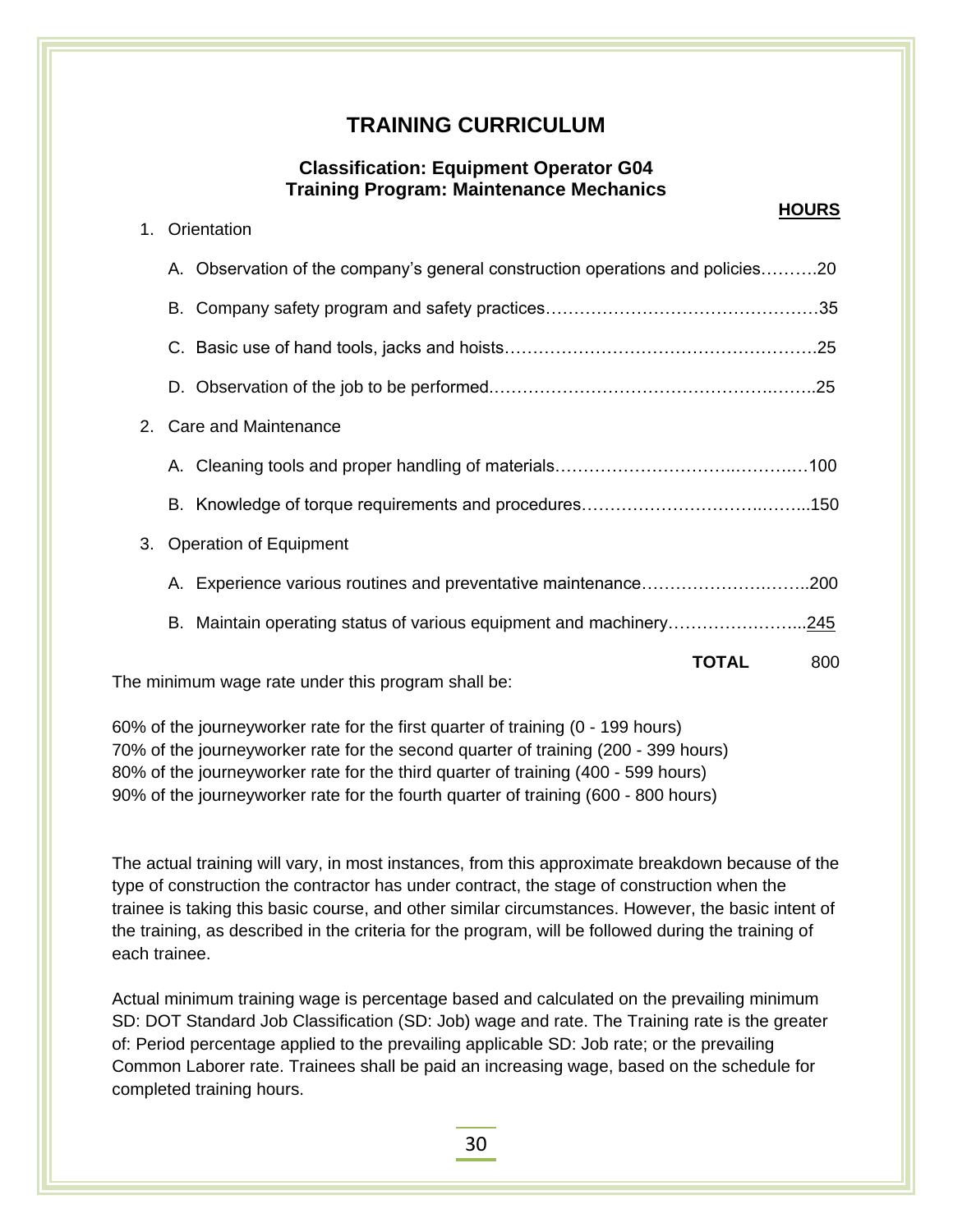## **Classification: Equipment Operators G05 (Miscellaneous) Training Program: Asphalt Plant; Backhoes/Excavators over 40 Tons; Cranes/Derricks/Draglines/Pile Drivers/Shovels over 50 Tons; Automatic Fine Grader; Milling Machine**

|    |                                                                                |              | <b>HOURS</b> |
|----|--------------------------------------------------------------------------------|--------------|--------------|
| 1. | Orientation                                                                    |              |              |
|    | A. Observation of the company's general construction operations and policies11 |              |              |
|    |                                                                                |              |              |
|    |                                                                                |              |              |
|    |                                                                                |              |              |
| 2. | <b>Care and Maintenance</b>                                                    |              |              |
|    |                                                                                |              |              |
| 3. | <b>Operation of Equipment</b>                                                  |              |              |
|    |                                                                                |              |              |
|    |                                                                                |              |              |
|    |                                                                                | <b>TOTAL</b> | 650          |
|    | The minimum wage rate under this program shall be:                             |              |              |

60% of the journeyworker rate for the first quarter of training (0 - 162 hours) 70% of the journeyworker rate for the second quarter of training (163 - 324 hours) 80% of the journeyworker rate for the third quarter of training (325 - 487 hours) 90% of the journeyworker rate for the fourth quarter of training (488 – 650 hours)

The actual training will vary, in most instances, from this approximate breakdown because of the type of construction the contractor has under contract, the stage of construction when the trainee is taking this basic course, and other similar circumstances. However, the basic intent of the training, as described in the criteria for the program, will be followed during the training of each trainee.

Actual minimum training wage is percentage based and calculated on the prevailing minimum SD: DOT Standard Job Classification (SD: Job) wage and rate. The Training rate is the greater of: Period percentage applied to the prevailing applicable SD: Job rate; or the prevailing Common Laborer rate. Trainees shall be paid an increasing wage, based on the schedule for completed training hours.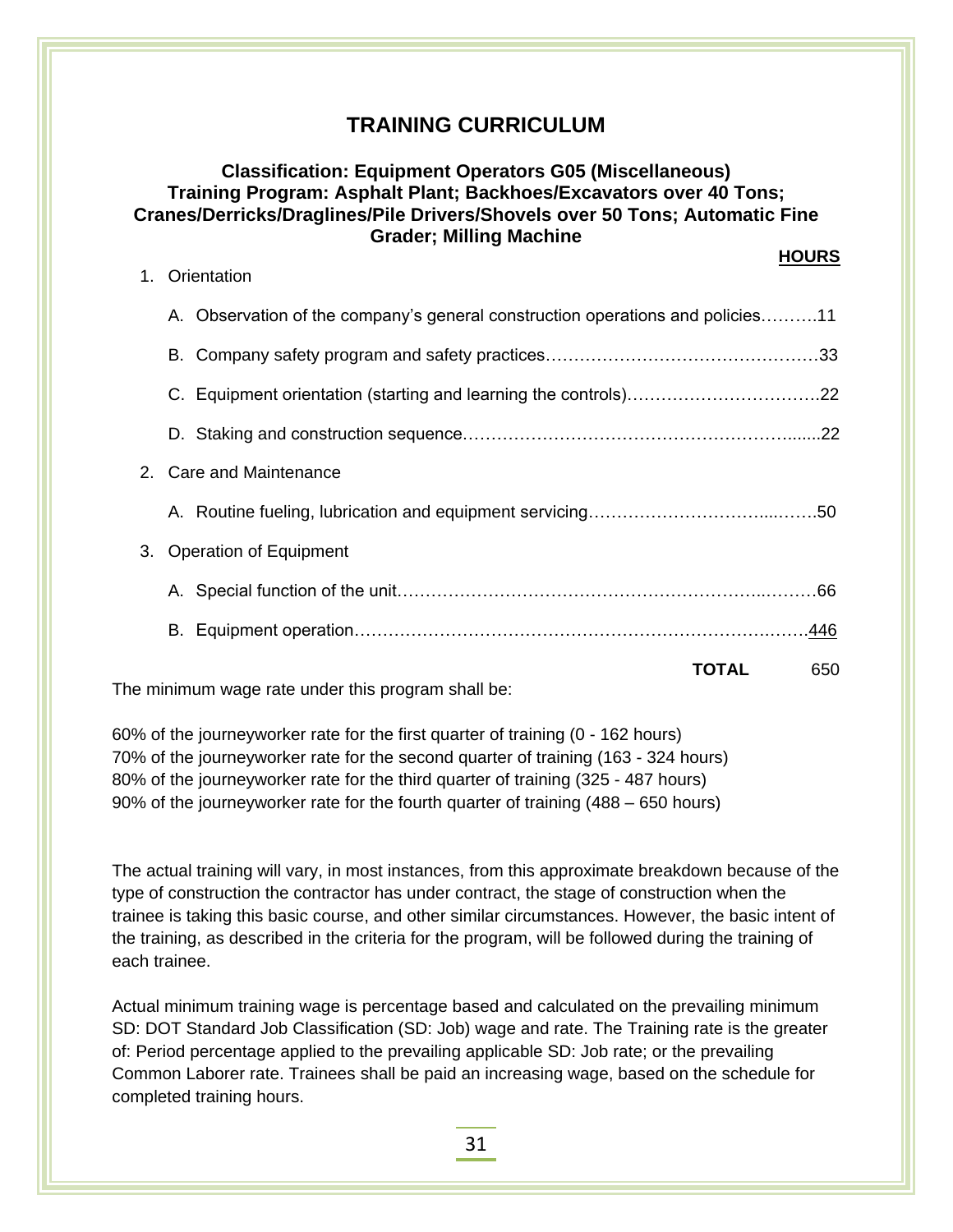## **Classification: Equipment Operator G05 Training Program: Heavy Duty Mechanic**

|    |                                                                                |              | <b>HOURS</b> |
|----|--------------------------------------------------------------------------------|--------------|--------------|
| 1. | Orientation                                                                    |              |              |
|    | A. Observation of the company's general construction operations and policies10 |              |              |
|    |                                                                                |              |              |
|    |                                                                                |              |              |
|    |                                                                                |              |              |
| 2. | <b>Care and Maintenance</b>                                                    |              |              |
|    |                                                                                |              |              |
| 3. | <b>Operation of Equipment</b>                                                  |              |              |
|    |                                                                                |              |              |
|    |                                                                                |              |              |
|    |                                                                                | <b>TOTAL</b> | 300          |
|    | The minimum wage rate under this program shall be:                             |              |              |

i<br>I

60% of the journeyworker rate for the first quarter of training (0 - 74 hours) 70% of the journeyworker rate for the second quarter of training (75 - 149 hours) 80% of the journeyworker rate for the third quarter of training (150 - 174 hours) 90% of the journeyworker rate for the fourth quarter of training (175 – 300 hours)

The actual training will vary, in most instances, from this approximate breakdown because of the type of construction the contractor has under contract, the stage of construction when the trainee is taking this basic course, and other similar circumstances. However, the basic intent of the training, as described in the criteria for the program, will be followed during the training of each trainee.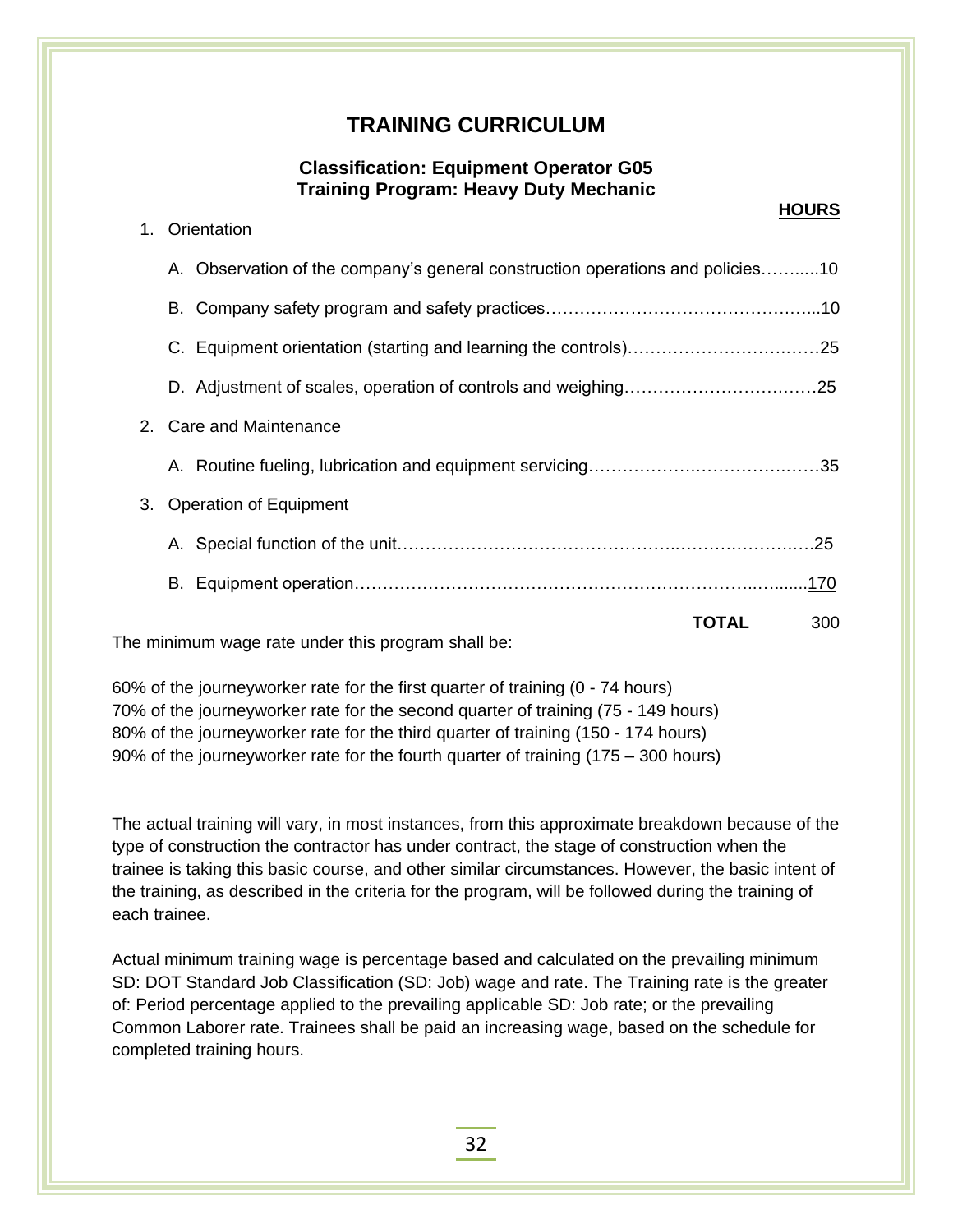## **Classification: Equipment Operator G05 (Concrete) Training Program: Concrete Batch Plant**

|    |                                                                                |              | <b>HOURS</b> |
|----|--------------------------------------------------------------------------------|--------------|--------------|
| 1. | Orientation                                                                    |              |              |
|    | A. Observation of the company's general construction operations and policies10 |              |              |
|    |                                                                                |              |              |
|    |                                                                                |              |              |
|    |                                                                                |              |              |
|    | 2. Care and Maintenance                                                        |              |              |
|    |                                                                                |              |              |
| 3. | <b>Operation of Equipment</b>                                                  |              |              |
|    |                                                                                |              |              |
|    |                                                                                |              |              |
|    |                                                                                | <b>TOTAL</b> | 300          |
|    | The minimum wage rate under this program shall be:                             |              |              |

The minimum wage rate under this program shall be:

i<br>I

60% of the journeyworker rate for the first quarter of training (0 - 74 hours) 70% of the journeyworker rate for the second quarter of training (75 - 149 hours) 80% of the journeyworker rate for the third quarter of training (150 - 174 hours) 90% of the journeyworker rate for the fourth quarter of training (175 – 300 hours)

The actual training will vary, in most instances, from this approximate breakdown because of the type of construction the contractor has under contract, the stage of construction when the trainee is taking this basic course, and other similar circumstances. However, the basic intent of the training, as described in the criteria for the program, will be followed during the training of each trainee.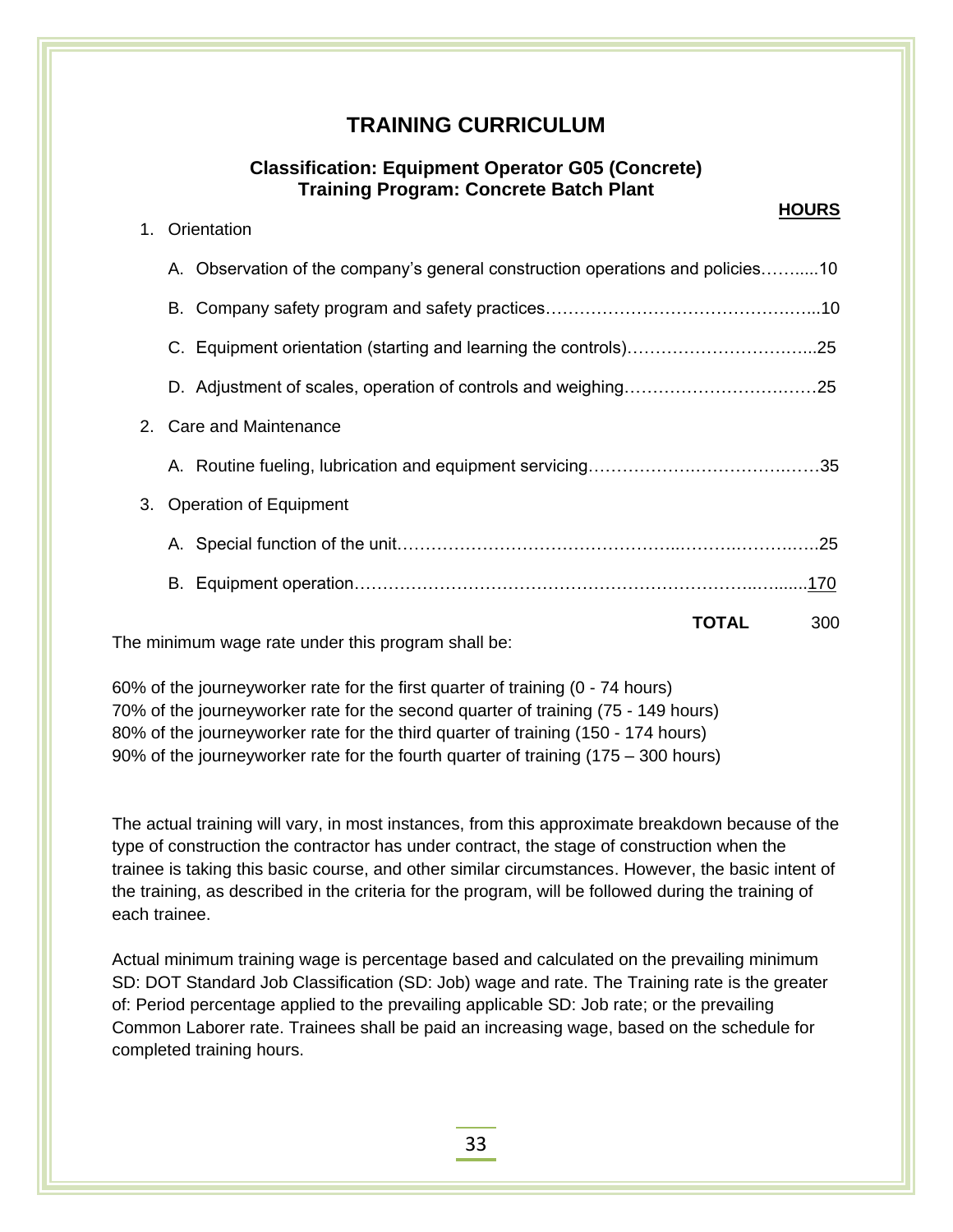## **Classification: Equipment Operator G05 Training Program: Bridge Welder**

|    |                                                                                |       | <b>HOURS</b> |
|----|--------------------------------------------------------------------------------|-------|--------------|
| 1. | Orientation                                                                    |       |              |
|    | A. Observation of the company's general construction operations and policies10 |       |              |
|    |                                                                                |       |              |
|    |                                                                                |       |              |
|    |                                                                                |       |              |
|    | 2. Care and Maintenance                                                        |       |              |
|    |                                                                                |       |              |
| 3. | <b>Operation of Equipment</b>                                                  |       |              |
|    |                                                                                |       |              |
|    |                                                                                |       |              |
|    |                                                                                | TOTAL | 300          |
|    | The minimum wage rate under this program shall be:                             |       |              |

The minimum wage rate under this program shall be:

i<br>I

60% of the journeyworker rate for the first quarter of training (0 - 74 hours) 70% of the journeyworker rate for the second quarter of training (75 - 149 hours) 80% of the journeyworker rate for the third quarter of training (150 - 174 hours) 90% of the journeyworker rate for the fourth quarter of training (175 – 300 hours)

The actual training will vary, in most instances, from this approximate breakdown because of the type of construction the contractor has under contract, the stage of construction when the trainee is taking this basic course, and other similar circumstances. However, the basic intent of the training, as described in the criteria for the program, will be followed during the training of each trainee.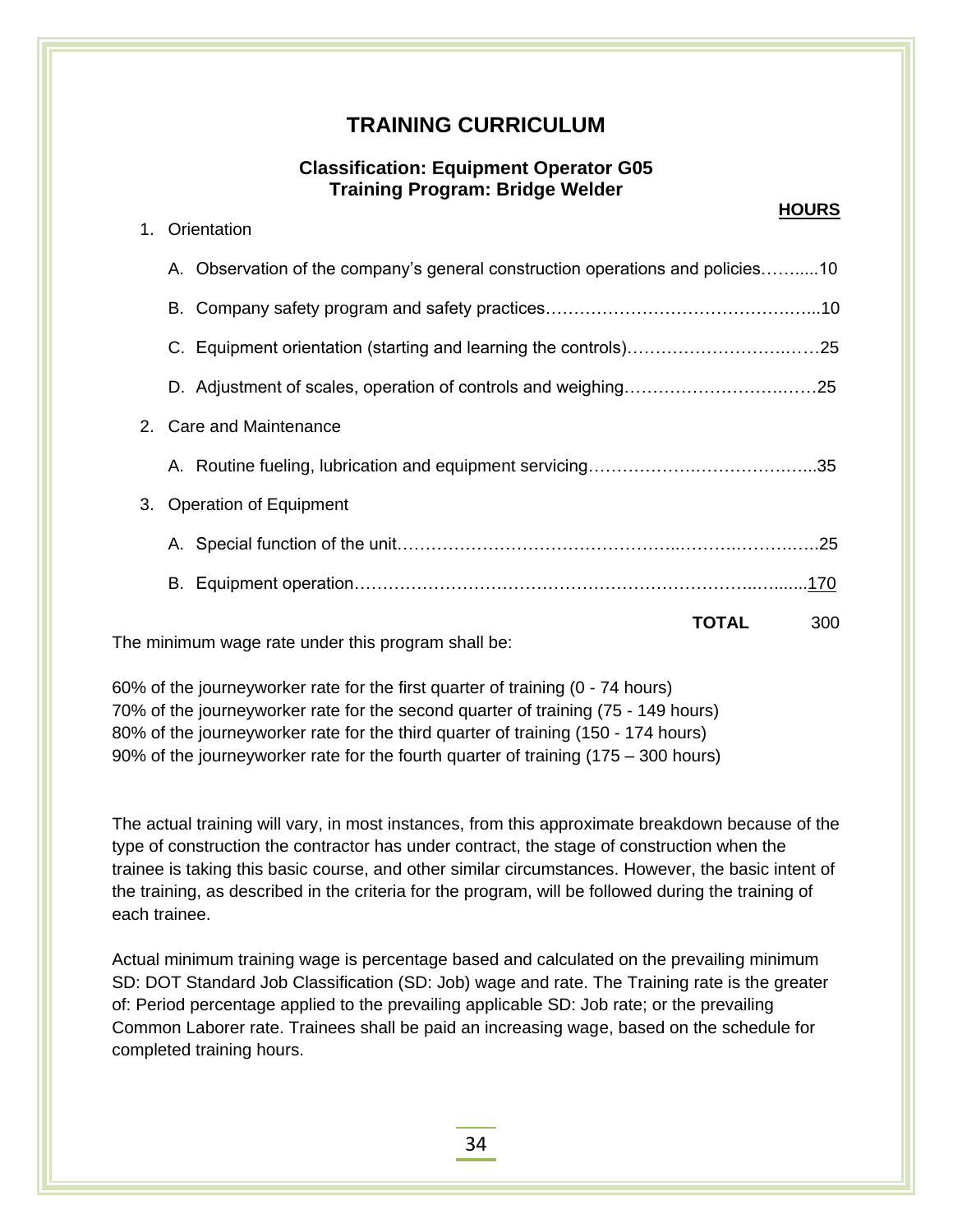## **Classification: Equipment Operator G05 Training Program: Finish Motor Grader**

|    |                                                                                | <b>HOURS</b> |
|----|--------------------------------------------------------------------------------|--------------|
| 1. | Orientation                                                                    |              |
|    | A. Observation of the company's general construction operations and policies10 |              |
|    |                                                                                |              |
|    | C. Equipment orientation (starting and learning the controls)35                |              |
|    |                                                                                |              |
|    | 2. Care and Maintenance                                                        |              |
|    |                                                                                |              |
| 3. | <b>Operation of Equipment</b>                                                  |              |
|    |                                                                                |              |
|    |                                                                                |              |
|    | The minimum wage rate under this program shall be:                             | TOTAL<br>900 |
|    |                                                                                |              |

The minimum wage rate under this program shall be:

i<br>I

60% of the journeyworker rate for the first quarter of training (0 - 224 hours) 70% of the journeyworker rate for the second quarter of training (225 - 449 hours) 80% of the journeyworker rate for the third quarter of training (450 - 674 hours) 90% of the journeyworker rate for the fourth quarter of training (675 - 900 hours)

The actual training will vary, in most instances, from this approximate breakdown because of the type of construction the contractor has under contract, the stage of construction when the trainee is taking this basic course, and other similar circumstances. However, the basic intent of the training, as described in the criteria for the program, will be followed during the training of each trainee.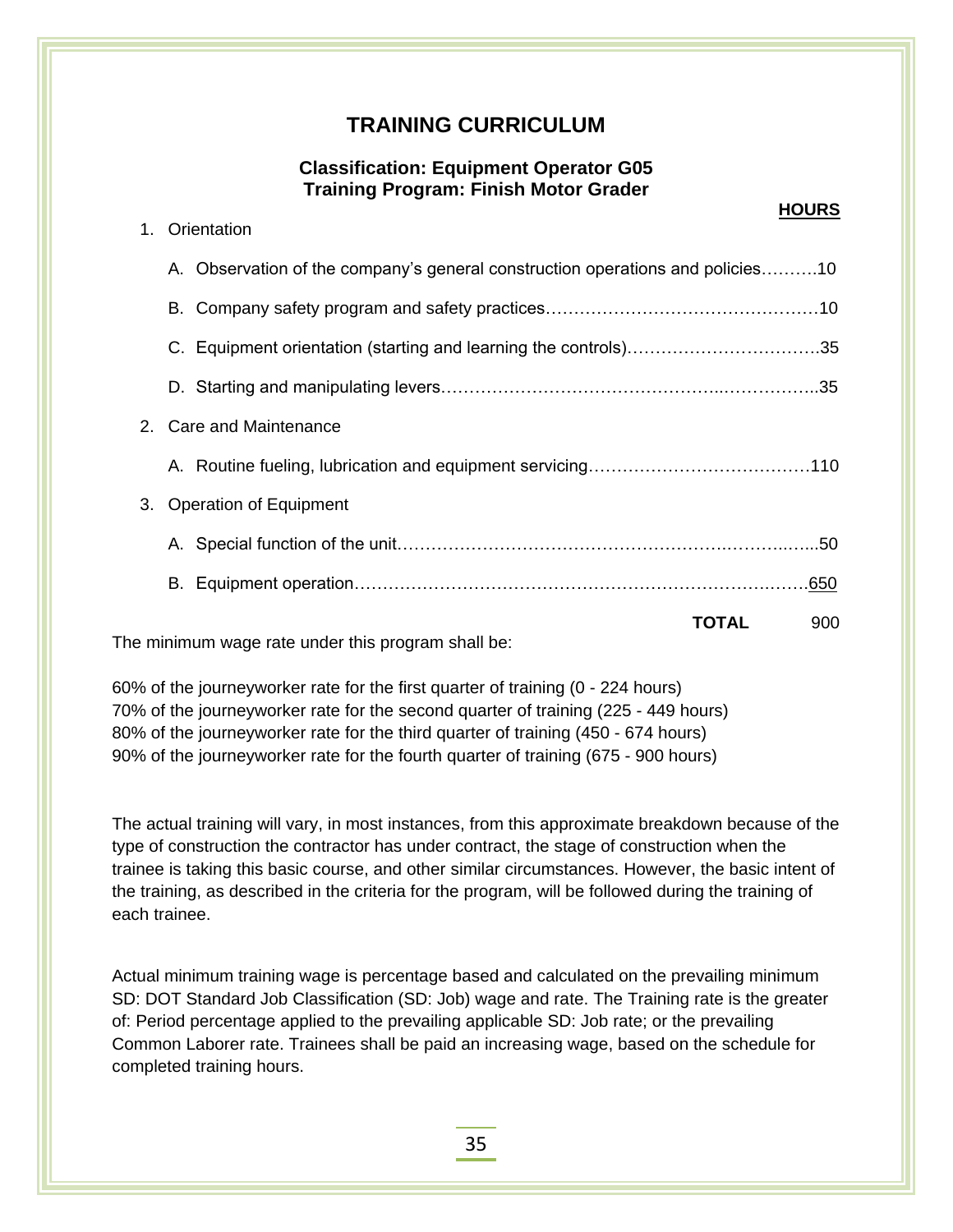## **Classification: Truck Drivers GT1 Training Program: Tandem Truck without Trailer or Pup; Single Axle Truck over 26,000 GVW with Trailer**

|         | <b>HOURS</b>                                                                   |
|---------|--------------------------------------------------------------------------------|
| 1.      | Orientation                                                                    |
|         | A. Observation of the company's general construction operations and policies10 |
|         |                                                                                |
|         |                                                                                |
|         |                                                                                |
|         |                                                                                |
| $2_{-}$ | <b>Care and Maintenance</b>                                                    |
|         |                                                                                |
| 3.      | <b>Operation of Equipment</b>                                                  |
|         |                                                                                |
|         | .250                                                                           |
|         | TOTAL<br>400                                                                   |
|         | The minimum wage rate under this program shall be:                             |

60% of the journeyworker rate for the first quarter of training (0 - 99 hours) 70% of the journeyworker rate for the second quarter of training (100 - 199 hours) 80% of the journeyworker rate for the third quarter of training (200 - 299 hours) 90% of the journeyworker rate for the fourth quarter of training (300 - 400 hours)

The actual training will vary, in most instances, from this approximate breakdown because of the type of construction the contractor has under contract, the stage of construction when the trainee is taking this basic course, and other similar circumstances. However, the basic intent of the training, as described in the criteria for the program, will be followed during the training of each trainee.

Actual minimum training wage is percentage based and calculated on the prevailing minimum SD: DOT Standard Job Classification (SD: Job) wage and rate. The Training rate is the greater of: Period percentage applied to the prevailing applicable SD: Job rate; or the prevailing Common Laborer rate. Trainees shall be paid an increasing wage, based on the schedule for completed training hours.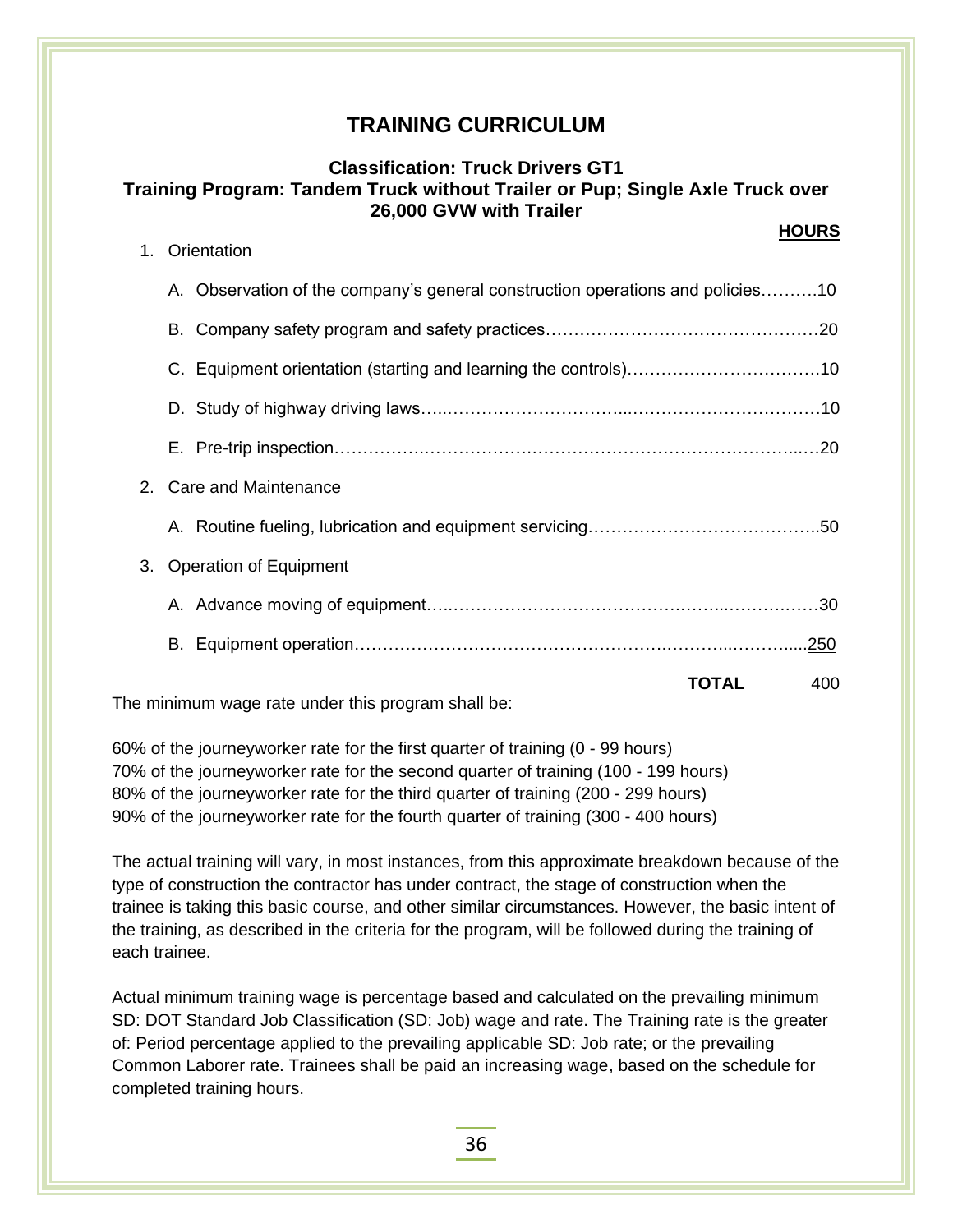## **Classification: Truck Drivers GT2 Training Program: Semi-Tractor and Trailer; Tandem Truck with Pup**

|         |                                                                                |              | <b>HOURS</b> |
|---------|--------------------------------------------------------------------------------|--------------|--------------|
| 1.      | Orientation                                                                    |              |              |
|         | A. Observation of the company's general construction operations and policies10 |              |              |
|         |                                                                                |              |              |
|         |                                                                                |              |              |
|         |                                                                                |              |              |
|         |                                                                                |              |              |
| $2_{-}$ | <b>Care and Maintenance</b>                                                    |              |              |
|         |                                                                                |              |              |
| 3.      | <b>Operation of Equipment</b>                                                  |              |              |
|         |                                                                                |              |              |
|         |                                                                                |              | . <u>350</u> |
|         |                                                                                | <b>TOTAL</b> | 500          |
|         | The minimum wage rate under this program shall be:                             |              |              |

60% of the journeyworker rate for the first quarter of training (0 - 124 hours) 70% of the journeyworker rate for the second quarter of training (125 - 249 hours) 80% of the journeyworker rate for the third quarter of training (250 - 374 hours) 90% of the journeyworker rate for the fourth quarter of training (375 - 500 hours)

The actual training will vary, in most instances, from this approximate breakdown because of the type of construction the contractor has under contract, the stage of construction when the trainee is taking this basic course, and other similar circumstances. However, the basic intent of the training, as described in the criteria for the program, will be followed during the training of each trainee.

Actual minimum training wage is percentage based and calculated on the prevailing minimum SD: DOT Standard Job Classification (SD: Job) wage and rate. The Training rate is the greater of: Period percentage applied to the prevailing applicable SD: Job rate; or the prevailing Common Laborer rate. Trainees shall be paid an increasing wage, based on the schedule for completed training hours.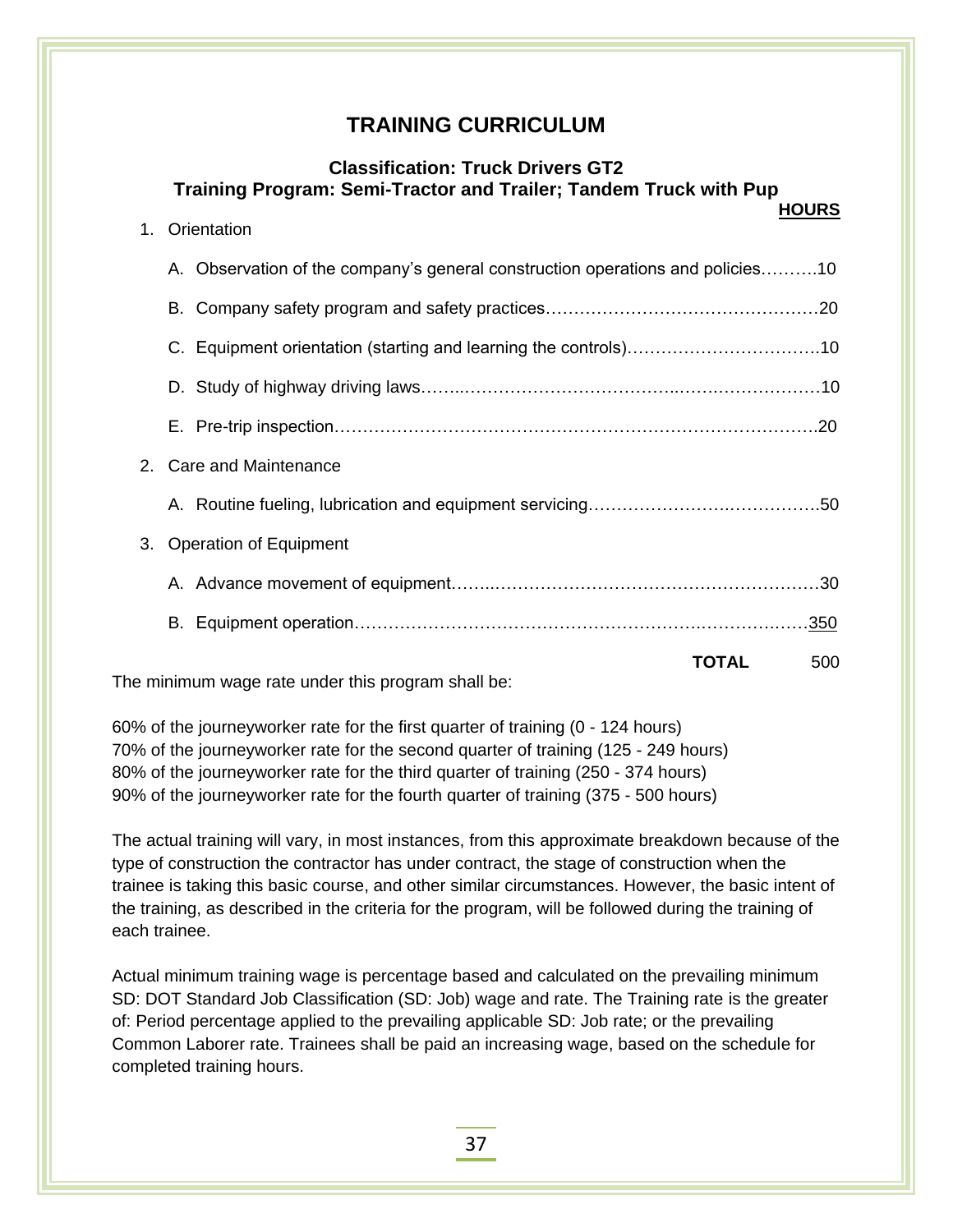# **Trainer Responsibilities**

The job of the Trainer is to make sure that the Trainee is receiving the proper training to achieve full journeyworker status. A Trainer has certain responsibilities to help the Trainee achieve the goals to graduate from the training program. The following are a few things that the Trainer can do:

As their Mentor:

- Let them know they can trust you.
- Don't expect them to be great at the beginning. Not everyone will have the experience you have had.

As their Supervisor:

- Encourage them to continue exceeding at work. Nothing is better than knowing you are exceeding at a new task.
- Instead of yelling at them for everything they do wrong, tell them what the problem is and show them how to fix it.

As their Supporter:

- Show them that they can go to you with anything. They need to know that they have someone that will take care of situations out of their control.
- Praise them! Again, telling someone how good they are doing makes them want to continue to do a great job.
- Encourage them to do their best every day.

## As their Trainer:

i<br>I

- Encourage them to try new equipment. This could help the project and allow them to get more experience.
- Be their Trainer! They need someone there who can show them "the ropes" during the first few days. Every job is different so don't expect them to know how you want it done.
- Make sure they get the proper training. As long as they are on the job you should be training them and they should be learning from you. Don't just think they will be fine after a few days and leave them to figure it out on their own. They need someone they can ask questions.

\*Please print a copy and give to your Trainers. This will help them with what should be expected of them.\*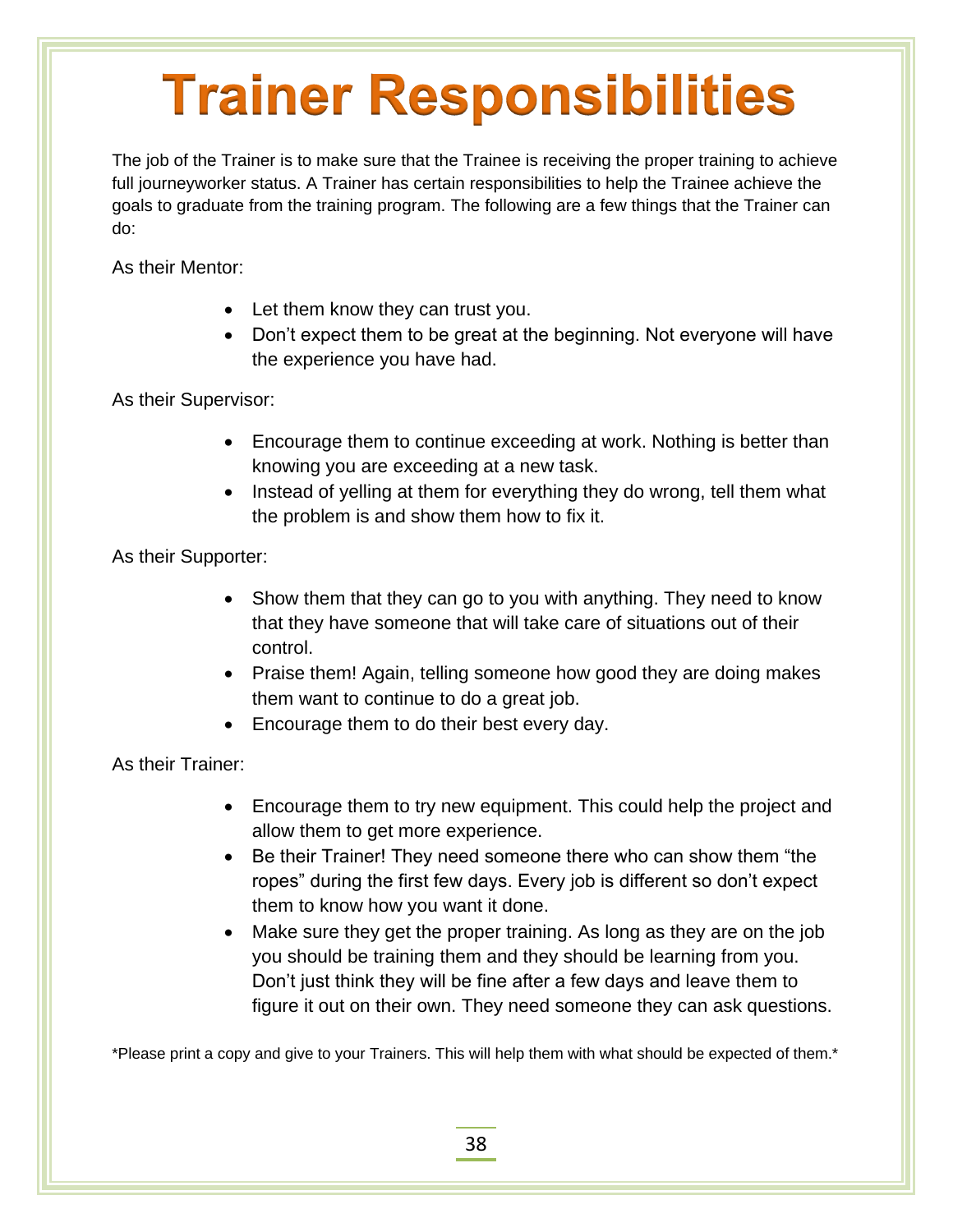| <b>OJT Registration Form</b>                                                                                                                                                                                                         |                                                                                                                      |  |  |  |  |
|--------------------------------------------------------------------------------------------------------------------------------------------------------------------------------------------------------------------------------------|----------------------------------------------------------------------------------------------------------------------|--|--|--|--|
| <b>EXAMPLE ONLY - DO NOT COPY &amp; USE AS REGISTRATION FORM - DOWNLOAD UP-TO-DATE FORM FROM WEBSITE</b><br>South Dakota Department of Transportation                                                                                |                                                                                                                      |  |  |  |  |
| <b>Civil Rights Program</b>                                                                                                                                                                                                          |                                                                                                                      |  |  |  |  |
| <b>On-the-Job Training Program</b><br>(Please print or type all information. See additional instructions on back of form.)                                                                                                           |                                                                                                                      |  |  |  |  |
| THIS PORTION IS TO BE COMPLETED BY CONTRACTOR.                                                                                                                                                                                       |                                                                                                                      |  |  |  |  |
| <b>Trainee Name</b>                                                                                                                                                                                                                  | Prime (<br>$\mathbf{L}$<br>Sub (<br>Y.<br>Contractor                                                                 |  |  |  |  |
| Street Address; Route/Box; Box Number                                                                                                                                                                                                | Project Number, PCN Number                                                                                           |  |  |  |  |
| City, State, Zip                                                                                                                                                                                                                     | Start Date Starting Wage<br>Prior Hours <b>Prior</b>                                                                 |  |  |  |  |
| Trainer                                                                                                                                                                                                                              | <b>Training Program</b>                                                                                              |  |  |  |  |
| <b>Trainee Signature</b>                                                                                                                                                                                                             | <b>Contractor Signature</b>                                                                                          |  |  |  |  |
| Gender: Male Female                                                                                                                                                                                                                  | Ethnic Group: Native Hawaiian/Other Pacific Islander                                                                 |  |  |  |  |
| Trainee Employment:                                                                                                                                                                                                                  | Two or More Races<br>American Indian                                                                                 |  |  |  |  |
| New Hire<br>Current Employee Upgrade                                                                                                                                                                                                 | African American/Black Hispanic/Latino                                                                               |  |  |  |  |
| $\Box$ Trainee will be working on multiple concurrent projects $\Box$ Economically Disadvantaged $\Box$ Asian $\Box$ White                                                                                                           |                                                                                                                      |  |  |  |  |
| If multiple projects checked, please list projects:                                                                                                                                                                                  | <u> 1989 - Johann Stein, mars an deutscher Stein und der Stein und der Stein und der Stein und der Stein und der</u> |  |  |  |  |
| <b>COMPLETE ABOVE AND MAIL FORM TO CIVIL RIGHTS PROGRAM AT ADDRESS BELOW</b>                                                                                                                                                         |                                                                                                                      |  |  |  |  |
| THIS PORTION IS TO BE COMPLETED BY CIVIL RIGHTS PROGRAM.                                                                                                                                                                             | Received Date and the control of the control of the control of the control of the control of the control of the      |  |  |  |  |
|                                                                                                                                                                                                                                      |                                                                                                                      |  |  |  |  |
| Training Program <b>and Contract Contract Contract Contract Contract Contract Contract Contract Contract Contract Contract Contract Contract Contract Contract Contract Contract Contract Contract Contract Contract Contract Co</b> |                                                                                                                      |  |  |  |  |
| Minimum Starting Wage (not less than General Laborer's Rate)<br>60% of journeyman wage_______________                                                                                                                                |                                                                                                                      |  |  |  |  |
|                                                                                                                                                                                                                                      | 70% of journeyman wage                                                                                               |  |  |  |  |
|                                                                                                                                                                                                                                      | 80% of journeyman wage_____________                                                                                  |  |  |  |  |
| Minimum Wage after % = hours                                                                                                                                                                                                         | 90% of journeyman wage                                                                                               |  |  |  |  |
| MAKE TRAINEE WAGE ADJUSTEMENTS AS NECESSARY DURING COURSE OF PROGRAM                                                                                                                                                                 |                                                                                                                      |  |  |  |  |
| Two copies of this registration will be returned to the contractor following approval and calculation of wage levels-                                                                                                                |                                                                                                                      |  |  |  |  |

one for contractor and one for trainee.

On this registration form, it is important to fill out **all** of the information asked for. Reading the instructions to this form can help with understanding how to properly fill this registration out. For example, when filling out Classification Title use "Self-Propelled Roller (except Hot Mix)" instead of "G02" or "Self-Propelled Roller." Some things like the roller have multiple types.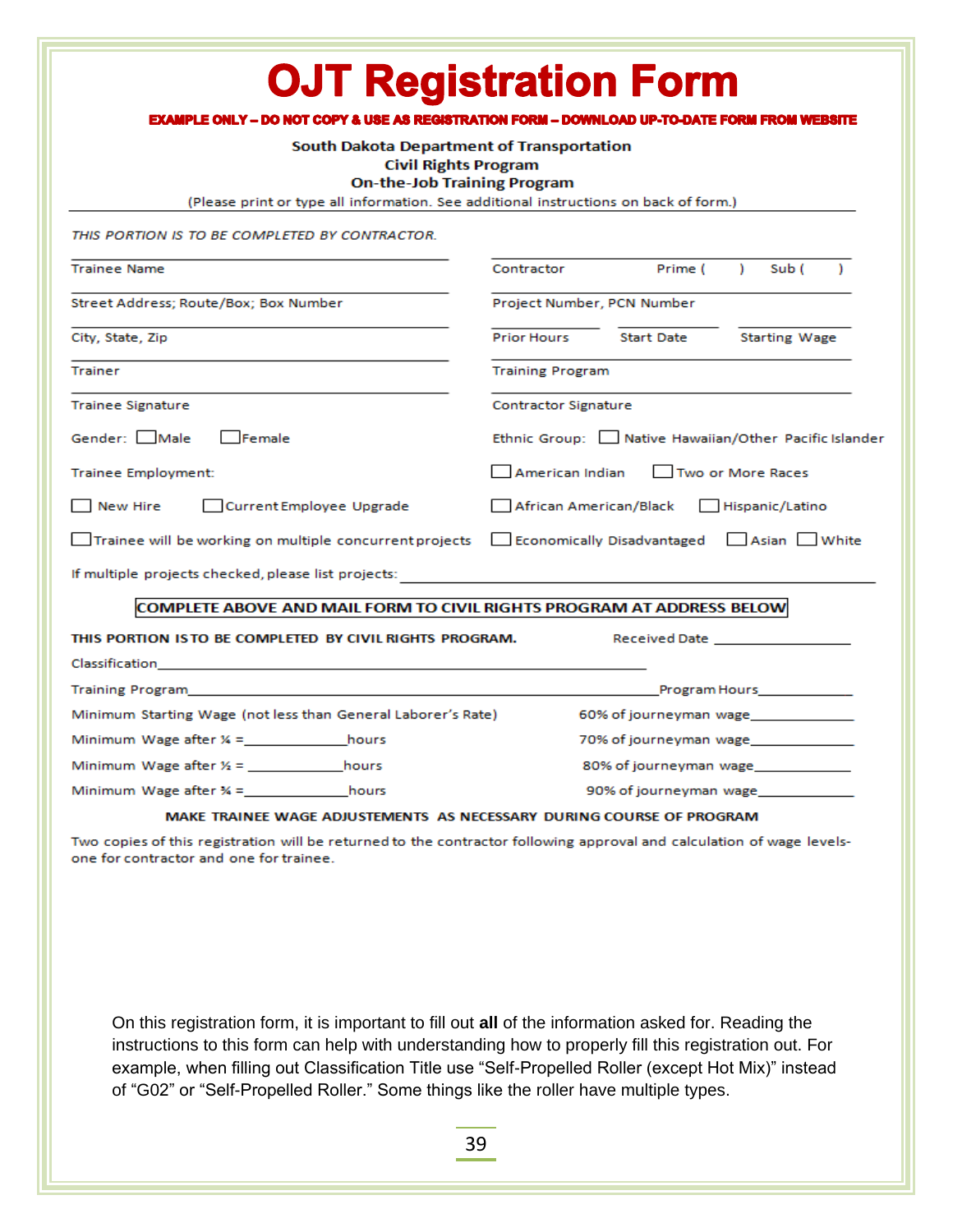|                                                                                                                                                                                                                                                                                                                                                                                                                       | <b>Transfer Registration</b>                                                                                         |  |  |  |
|-----------------------------------------------------------------------------------------------------------------------------------------------------------------------------------------------------------------------------------------------------------------------------------------------------------------------------------------------------------------------------------------------------------------------|----------------------------------------------------------------------------------------------------------------------|--|--|--|
|                                                                                                                                                                                                                                                                                                                                                                                                                       | <b>EXAMPLE ONLY - DO NOT COPY &amp; USE AS TRANSFER FORM - DOWNLOAD UP-TO-DATE FORM FROM WEBSITE</b>                 |  |  |  |
| South Dakota Department of Transportation<br><b>Civil Rights Program</b>                                                                                                                                                                                                                                                                                                                                              |                                                                                                                      |  |  |  |
|                                                                                                                                                                                                                                                                                                                                                                                                                       | <b>Transfer Registration</b><br>(Please print or type all information. See additional instructions on back of form.) |  |  |  |
|                                                                                                                                                                                                                                                                                                                                                                                                                       |                                                                                                                      |  |  |  |
| <b>Trainee Name</b>                                                                                                                                                                                                                                                                                                                                                                                                   | Contractor                                                                                                           |  |  |  |
| <b>Current Project Number, PCN Number</b>                                                                                                                                                                                                                                                                                                                                                                             | New Project Number, PCN Number                                                                                       |  |  |  |
| <b>Training Program</b>                                                                                                                                                                                                                                                                                                                                                                                               | <b>Effective Date of Transfer</b>                                                                                    |  |  |  |
| <b>Trainer</b>                                                                                                                                                                                                                                                                                                                                                                                                        | <b>Prior Hours</b>                                                                                                   |  |  |  |
|                                                                                                                                                                                                                                                                                                                                                                                                                       |                                                                                                                      |  |  |  |
|                                                                                                                                                                                                                                                                                                                                                                                                                       | COMPLETE ABOVE AND MAIL FORM TO CIVIL RIGHTS PROGRAM AT ADDRESS BELOW                                                |  |  |  |
|                                                                                                                                                                                                                                                                                                                                                                                                                       | THIS PART TO BE COMPLETED BY CIVIL RIGHTS PROGRAM                                                                    |  |  |  |
| Classification                                                                                                                                                                                                                                                                                                                                                                                                        |                                                                                                                      |  |  |  |
| Training Program                                                                                                                                                                                                                                                                                                                                                                                                      | <b>Example 2018 and Service Control Control Control Design Program Hours 2018</b>                                    |  |  |  |
|                                                                                                                                                                                                                                                                                                                                                                                                                       | Minimum Starting Wage (not less than General Laborer's Rate) 60% of journeyman wage                                  |  |  |  |
| Minimum Wage after $\frac{1}{4}$ =                                                                                                                                                                                                                                                                                                                                                                                    | 70% of journeyman wage                                                                                               |  |  |  |
| Minimum Wage after $\frac{1}{2}$ =                                                                                                                                                                                                                                                                                                                                                                                    | 80% of journeyman wage                                                                                               |  |  |  |
| Minimum Wage after $\frac{3}{4}$ =                                                                                                                                                                                                                                                                                                                                                                                    | 90% of journeyman wage                                                                                               |  |  |  |
| Minimum Wage upon completion                                                                                                                                                                                                                                                                                                                                                                                          | 100% of journeyman wage                                                                                              |  |  |  |
|                                                                                                                                                                                                                                                                                                                                                                                                                       |                                                                                                                      |  |  |  |
|                                                                                                                                                                                                                                                                                                                                                                                                                       |                                                                                                                      |  |  |  |
|                                                                                                                                                                                                                                                                                                                                                                                                                       |                                                                                                                      |  |  |  |
|                                                                                                                                                                                                                                                                                                                                                                                                                       |                                                                                                                      |  |  |  |
|                                                                                                                                                                                                                                                                                                                                                                                                                       |                                                                                                                      |  |  |  |
|                                                                                                                                                                                                                                                                                                                                                                                                                       |                                                                                                                      |  |  |  |
|                                                                                                                                                                                                                                                                                                                                                                                                                       |                                                                                                                      |  |  |  |
|                                                                                                                                                                                                                                                                                                                                                                                                                       |                                                                                                                      |  |  |  |
| On this transfer registration form, it is important to fill out all of the information asked for.<br>Reading the instructions to this form can help with understanding how to properly fill this<br>registration out. For example, when filling out Training Program use "Self-Propelled Roller<br>(except Hot Mix)" instead of "G02" or "Self-Propelled Roller." Some things like the roller have<br>multiple types. |                                                                                                                      |  |  |  |
|                                                                                                                                                                                                                                                                                                                                                                                                                       | 40                                                                                                                   |  |  |  |
|                                                                                                                                                                                                                                                                                                                                                                                                                       |                                                                                                                      |  |  |  |